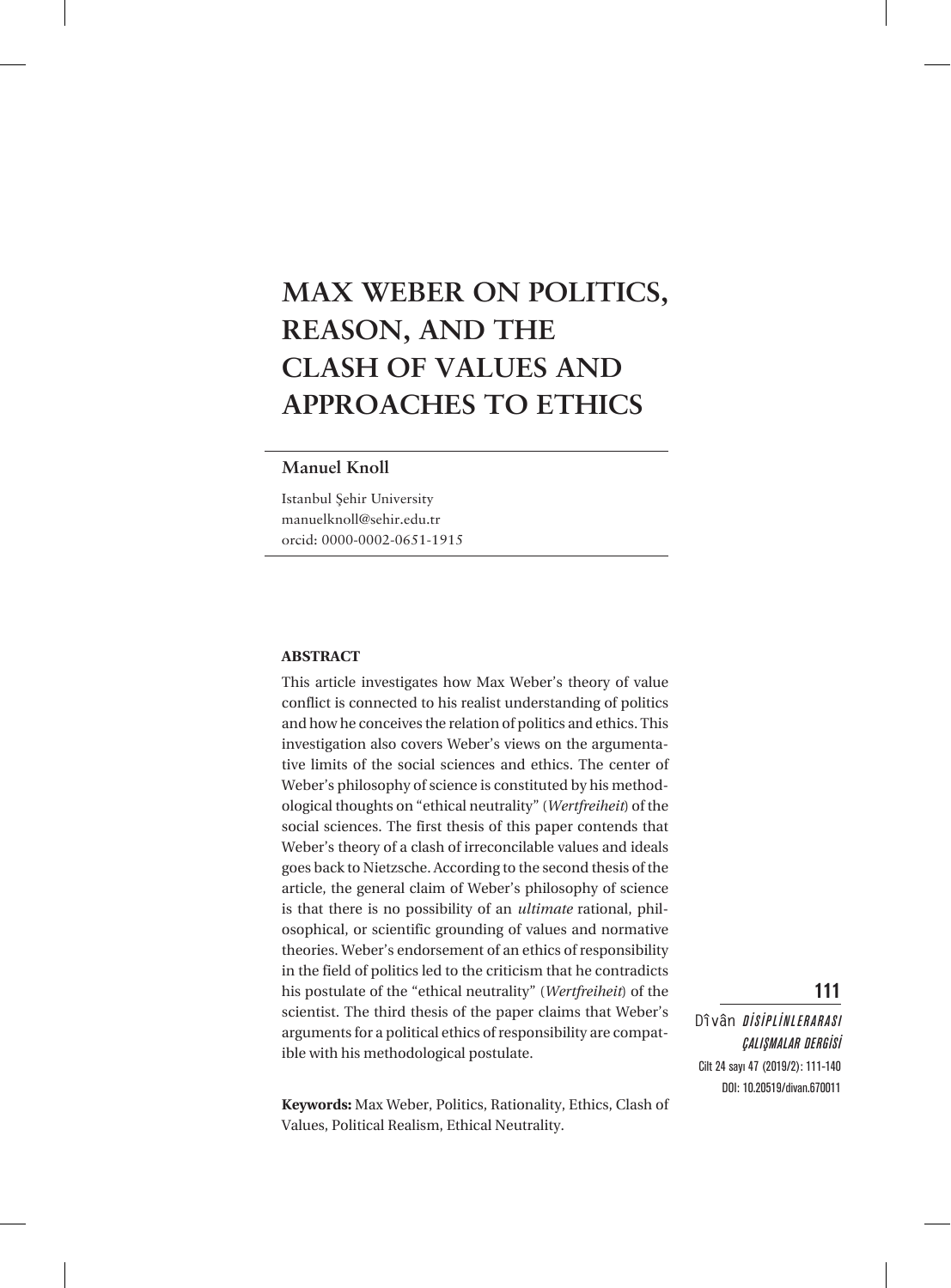## **MAX WEBER'S UNDERSTANDING OF POLITICS AND THE STRUGGLE OF OPPOSING VALUES**

About 100 years ago, during the summer of 1919, Max Weber published a talk he had given in Munich during the preceding revolutionary winter that followed the end of World War I.<sup>1</sup> The talk was titled "Politik als Beruf." To render the two meanings of the German "Beruf," his title was translated as "The Profession and Vocation of Politics." 2 Weber is maybe best known as one of the founders of sociology and for his (economic) sociology of religion. However, he was also philosopher, historian, political economist, and jurist. And his talk on politics in Munich was not an "occasional job," but was based on a considerable number of political writings, which he mostly penned during World War I.3

Max Weber's understanding of politics follows the realist tradition that goes back to Thucydides and some of the Greek sophists.<sup>4</sup> One feature of this tradition, to which also Niccolò Machiavelli belongs, is a sober and realistic view of political reality, human

112

<sup>1</sup> In 1917, Weber was an invited speaker in a lecture series, organized by a student association called "Münchner Freistudentischer Bund." Before his talk on politics, he had given in the same series a talk on "The Profession and Vocation of Science" (*Wissenschaft als Beruf*).

<sup>2</sup>Max Weber, "The Profession and Vocation of Politics," *Weber. Political Writings*, ed. Peter Lassmann and Ronald Speirs (Cambridge: Cambridge University Press, 1994), 309-69. In the previous rendering by H. H. Gerth and C. Wright Mills, this title was translated as "Politics as a Vocation." Similarly, Gerth and Mills translated Weber's earlier talk as "Science as a Vocation"; both in *From Max Weber. Essays in Sociology*. Trans. and ed. H. H. Gerth, and C. Wright Mills (Oxford: Oxford University Press, 1946), 77–156. Both traditional renderings do not do justice to the fact that the German "Beruf" means both "vocation" and "profession."

<sup>3</sup>Most of these writing are translated into English and published in the 400 page volume *Weber. Political Writings*. The German edition of his political writings contains 600 pages; Max Weber, *Gesammelte Politische Schriften*, ed. Johannes Winckelmann (Tübingen: J. C. B. Mohr / Siebeck, 1988). For the historical background of Weber's talk see Kari Palonen, *Eine Lobrede für Politik. Ein Kommentar zu Max Webers "Politik als Beruf"* (Opladen: Leske and Buderich, 2002), 112.

<sup>4</sup> In the volume *Roots of Realism*, which is devoted to different aspects of realism in international politics, three articles are devoted to Thucydides and one to the sophists; *The Roots of Realism*, ed. Benjamin Frankel (London: Routledge, 1996).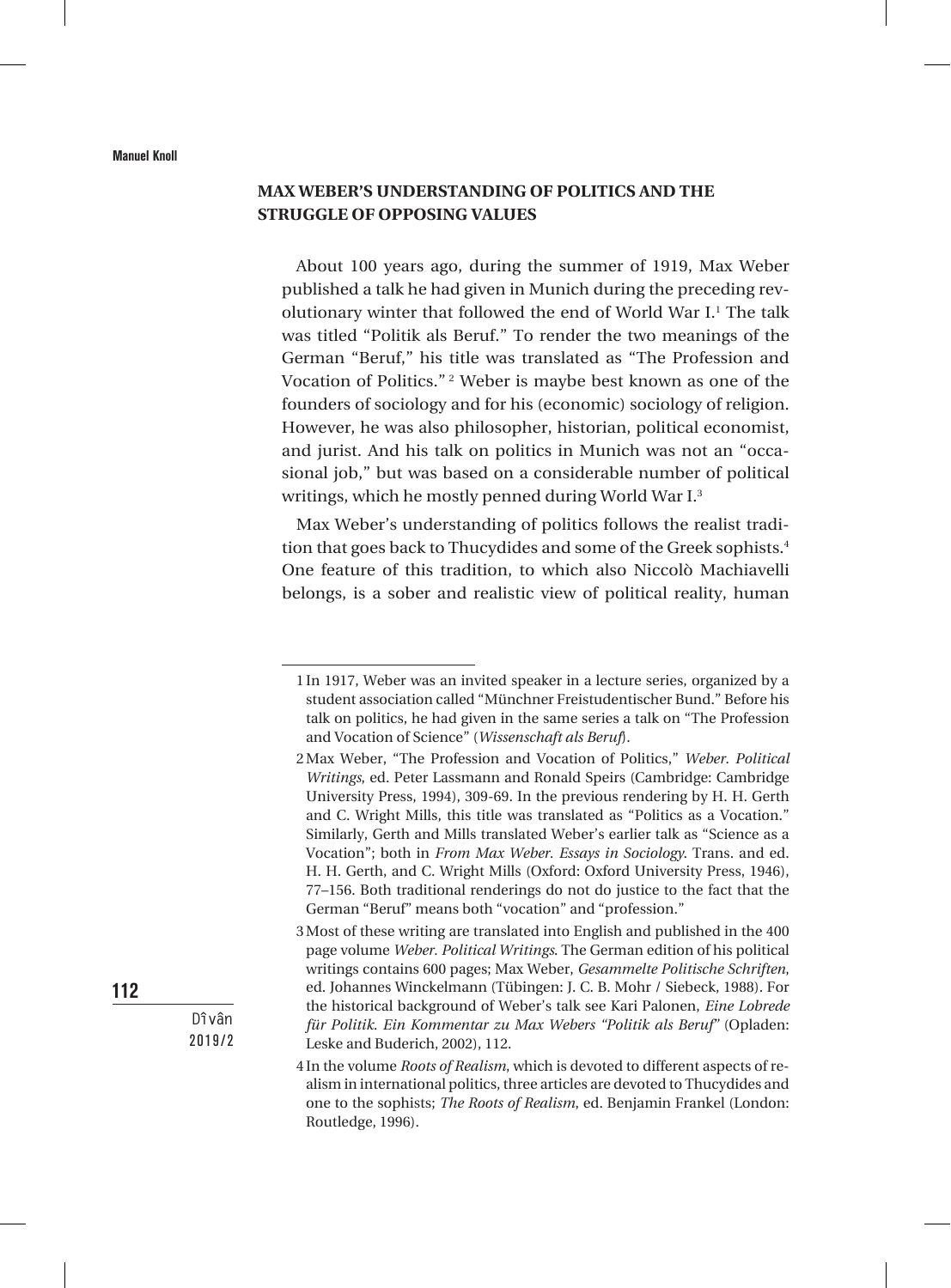being, and its moral defects.<sup>5</sup> It rejects "ideal theory" and considers only pure factuality. According to political realism, *power* is the central category both in politics and for an understanding of the "political."6 For Weber, politics means "striving for a share of power or for influence on the distribution of power, whether it be between states or between the groups of people contained within a single state."<sup>7</sup> He states that "all politics is essentially struggle."<sup>8</sup> According to Weber, the political struggle is part of a bigger and more fundamental fight. This is the constant struggle of opposing values and ideals. As early as 1904, Weber states that one "must recognize" that "the highest ideals, which move us most forcefully, are always effective only in the struggle with other ideals which are just as sacred to others as ours are to us."<sup>9</sup> In 1917, he puts his theory of value conflict even more dramatically, "It is really a question not only of alternatives between values but of an irreconcilable death-struggle, like that between 'God' and the 'Devil'. Between these, neither relativization nor compromise is possible. At least not in the t r u e sense [*dem S i n n nach nicht*]."10 One main aim of

113

<sup>5</sup>Weber, "The Profession and Vocation of Politics," 360. According to a contemporary political science textbook, Machiavelli and Weber are the main representatives of a realist conception of politics; Dirk Berg-Schlosser and Theo Stammen, *Einführung in die Politikwissenschaft* (Munich: Beck, 1995), 25–26.

<sup>6</sup>Cf. Berg-Schlosser and Stammen, *Einführung in die Politikwissenschaft*, 25–26.

<sup>7</sup>Weber, "The Profession and Vocation of Politics," 310. After reviewing the publications of historians, political scientists, and sociologists on Weber's reflections on politics, Hans Henrik Bruun states that their "results have been roughly the same: *conflict* and *power* are, in Weber's view, the fundamental conditions of political activity"; Hans Henrik Bruun, *Science, Values and Politics in Max Weber's Methodology*, New Expanded Edition (Aldershot: Ashgate, 2007), 239.

<sup>8</sup>Max Weber, "Parliament and Government in Germany under a New Political Order," *Weber. Political Writings*, 219. For the political context of Weber's time, for his nationalism and the "imperialist power-state he desired" see Stephen P. Turner, and Regis A. Factor, *Max Weber and the Dispute over Reason and Value: A Study in Philosophy, Ethics, and Politics* (London: Routledge, 1984), 10, 7–29.

<sup>9</sup>Max Weber, "'Objectivity' in Social Science and Social Policy," Max Weber, *The Methodology of the Social Sciences*, trans. and ed. Edward Shills and Henry Finch (Illinois: The Free Press of Glencoe, 1949),57; trans. slightly changed by M.K.

<sup>10</sup>Max Weber, "The Meaning of 'Ethical Neutrality' in Sociology and Economics," Weber, *The Methodology of the Social Sciences*, 7–18. Emphasis 2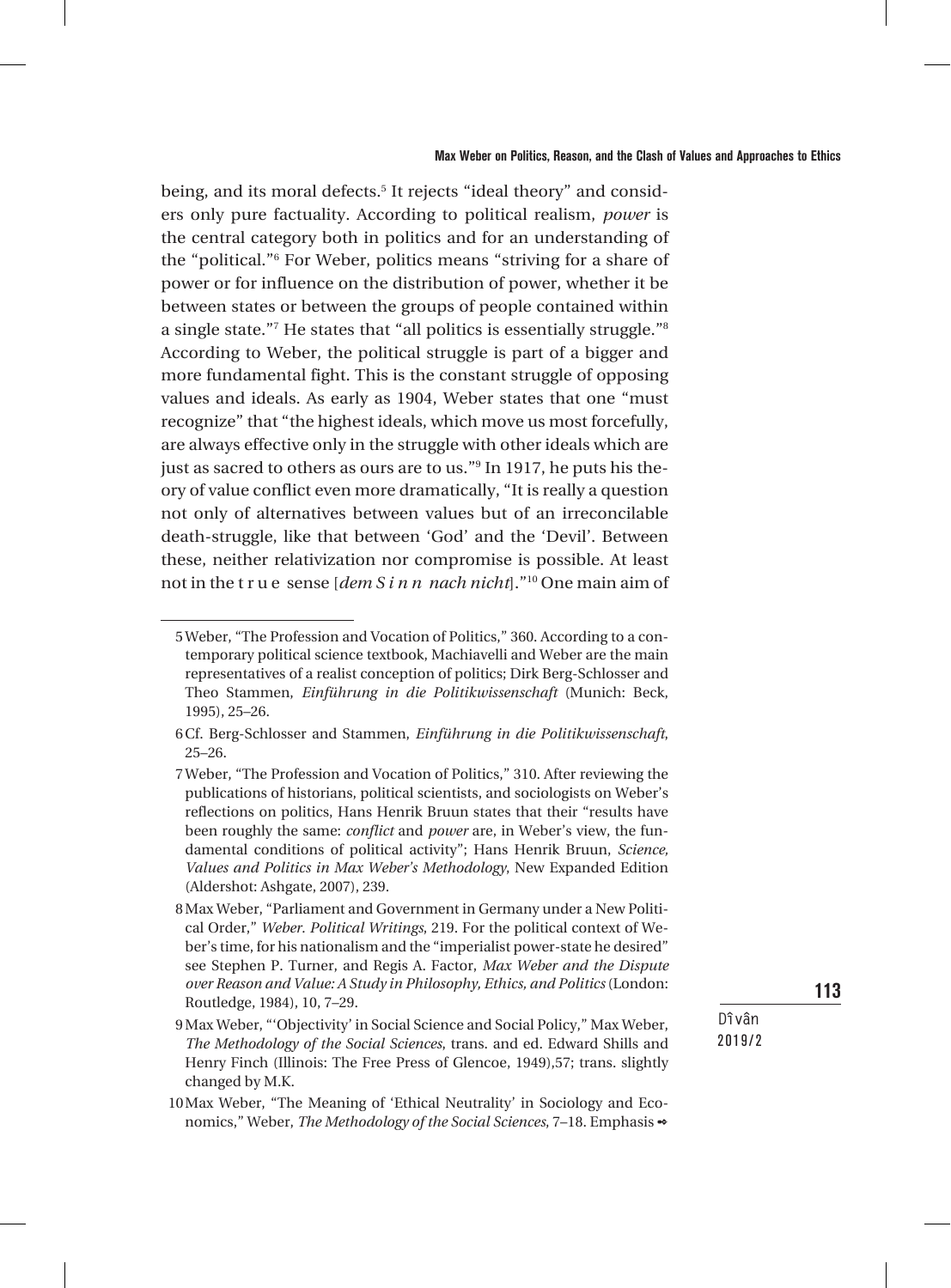politics is, for Weber, to fight out this struggle of antinomic values and ideals.

Weber holds the pluralism and struggle of opposing values to be a characteristic feature of modernity. This struggle was halted in Europe for centuries through the unchallenged prevalence of Christianity, which brought about cultural unity. However, after the demise of the Christian world view, it broke out again.<sup>11</sup> For Weber, it is a "fundamental fact" that modern man "is destined to live in a godless and prophetless time."12 This diagnosis is a reformulation of Nietzsche's famous statement "God is dead," which means "that the belief in the Christian God has become unbelievable."13 Weber accepts Nietzsche's diagnosis, but not his "prophecy" of the "Übermensch." Nevertheless, the first thesis of this article claims that Weber's theory of a clash of irreconcilable values goes back to Nietzsche. Although the Kantian or neo-Kantian influence on Weber's methodology cannot be denied, it is often overstated in the literature, which frequently neglects Nietzsche's importance for his thought.<sup>14</sup>

114

through letter-spacing by Weber in the German original. All German words in the translations of Weber's writings are inserted by M.K. In his article, Kenneth Westphal argues that, strictly speaking, "values do not clash," but only people who pursue what they value; Kenneth R. Westphal, "Cosmopolitanism *without* Commensurability: Why Incommensurable Values are Worthless," *Jahrbuch für Recht und Ethik* 27 (2019): 243-44. However, neither Nietzsche nor Weber make such subtle distinctions.

<sup>11</sup>Max Weber, "Science as Vocation," *From Max Weber. Essays in Sociology*, 148-49.

<sup>12</sup>Weber, "Science as Vocation," 153.

<sup>13</sup>Friedrich Nietzsche, *The Gay Science*, trans. J. Nauckhoff (Cambridge: Cambridge University Press, 2001), III 125, V 343; 119-20, 199.

<sup>14</sup>Weber does refer several times to Heinrich Rickert and his term "value relation" (*Wertbeziehung*); Weber, "'Objectivity' in Social Science and Social Policy," 76–77, 81; and Weber, "The Meaning of 'Ethical Neutrality'," 21–22; cf. Bruun, *Science, Values and Politics*, 20-21. Interpreters who claim a strong Kantian or neo-Kantian influence on Weber are Agathe Bienfait, *Freiheit, Verantwortung, Solidarität. Zur Rekonstruktion des politischen Liberalismus* (Frankfurt am Main: Suhrkamp, 1999), 130-71; and Wolfgang Schluchter, *Religion und Lebensführung, Bd. 1: Studien zu Max Webers Kultur- und Werttheorie* (Frankfurt am Main: Suhrkamp, 1988). Hans Henrik Bruun claims, "Value freedom was at the heart of the methodological views of Kant and the neo-Kantians, who provided Weber with the philosophical platform from which he was able to conduct his determined attacks on naïve historicism, emanationism, vulgar Marxism, and positivism. Properly understood, it is also the logical corollary of his central thesis of the value conflict"; Bruun, *Science, Values and Politics*, 11.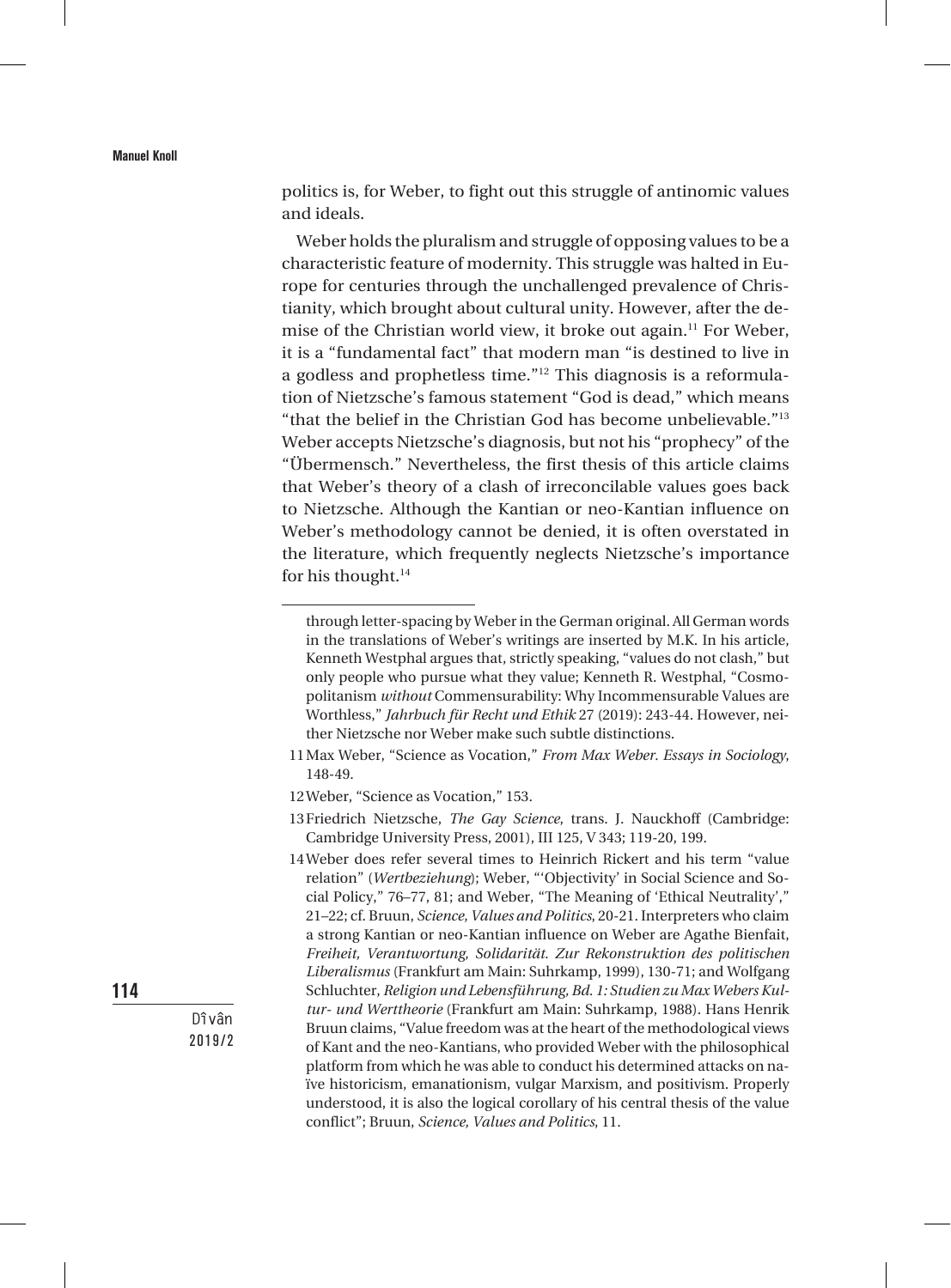#### Max Weber on Politics, Reason, and the Clash of Values and Approaches to Ethics

Maybe the most important part of Weber's "The Profession and Vocation of Politics" is his discussion of the relation of politics and ethics. Weber refuses both the interpretation that they are unrelated and the view that one single approach to ethics is able to regulate all spheres of human conduct.15 Weber's discussion of the relation of politics and ethics is linked to his philosophy of science and in particular to his methodological thoughts on "ethical neutrality" (*Wertfreiheit*)16 of the social sciences. This well-known postulate means primarily that social scientists are unable to scientifically demonstrate which practical phenomena are "approvable" (*billigenswert*) and which ones are "objectionable" (*verwerflich*).<sup>17</sup> In short, "value-judgments" (*Wertungen*) cannot be assessed scientifically. Social scientists should clearly distinguish the spheres of "is" and "ought," or of facts and values.18 Weber asks for a strict separation of "purely logically deducible and empirical factual assertions on the one hand, and practical, ethical or philosophical value-judgments on the other."19 He holds such strict separation not only to be possible, but to be an "imperative requirement of intellectual honesty" (*intellektuelle Rechtschaffenheit*) and "a specific virtue" and "duty" of the academic teacher.<sup>20</sup>

Weber's views on "ethical neutrality" (*Wertfreiheit*) and a clear distinction between the spheres of "is" and "ought," or of facts and norms, entails that a scientist should not commit the fallacy

## 115

<sup>15</sup>Weber, "The Profession and Vocation of Politics," 357; cf. 357–368.

<sup>16&</sup>quot;Ethical neutrality" is a very free and interpretative but fitting translation of what Weber means in his German title with "Wertfreiheit." In "Der Sinn der 'Wertfreiheit' der soziologischen und ökonomischen Wissenschaften," for good reasons Weber puts "Wertfreiheit" in quotation marks. It seems that Weber chose the term "Wertfreiheit" due to a lack of a better term. Translated literally, in the title "Wertfreiheit" would mean that the social and economic sciences are "value-free," which, of course, is not the case. Already the initial scientific act of singling out a research topic implies the value-judgment that this topic is worth knowing or researching. Weber is aware of that; Weber, "'Objectivity' in Social Science and Social Policy," 72, 76-77; Weber, "The Meaning of 'Ethical Neutrality'," 22.

<sup>17</sup>Weber, "The Meaning of 'Ethical Neutrality'," 1.

<sup>18</sup>Bruun points out that "Weber was certainly not the author of the theory of logical disjunction between 'Is' and 'Ought', on which the demand for value freedom is based"; Bruun, *Science, Values and Politics*, 12.

<sup>19</sup>Weber, "The Meaning of 'Ethical Neutrality'," 1.

<sup>20</sup>Weber, "The Meaning of 'Ethical Neutrality'," 2-3; Weber, "Science as Vocation," 146, 155-56.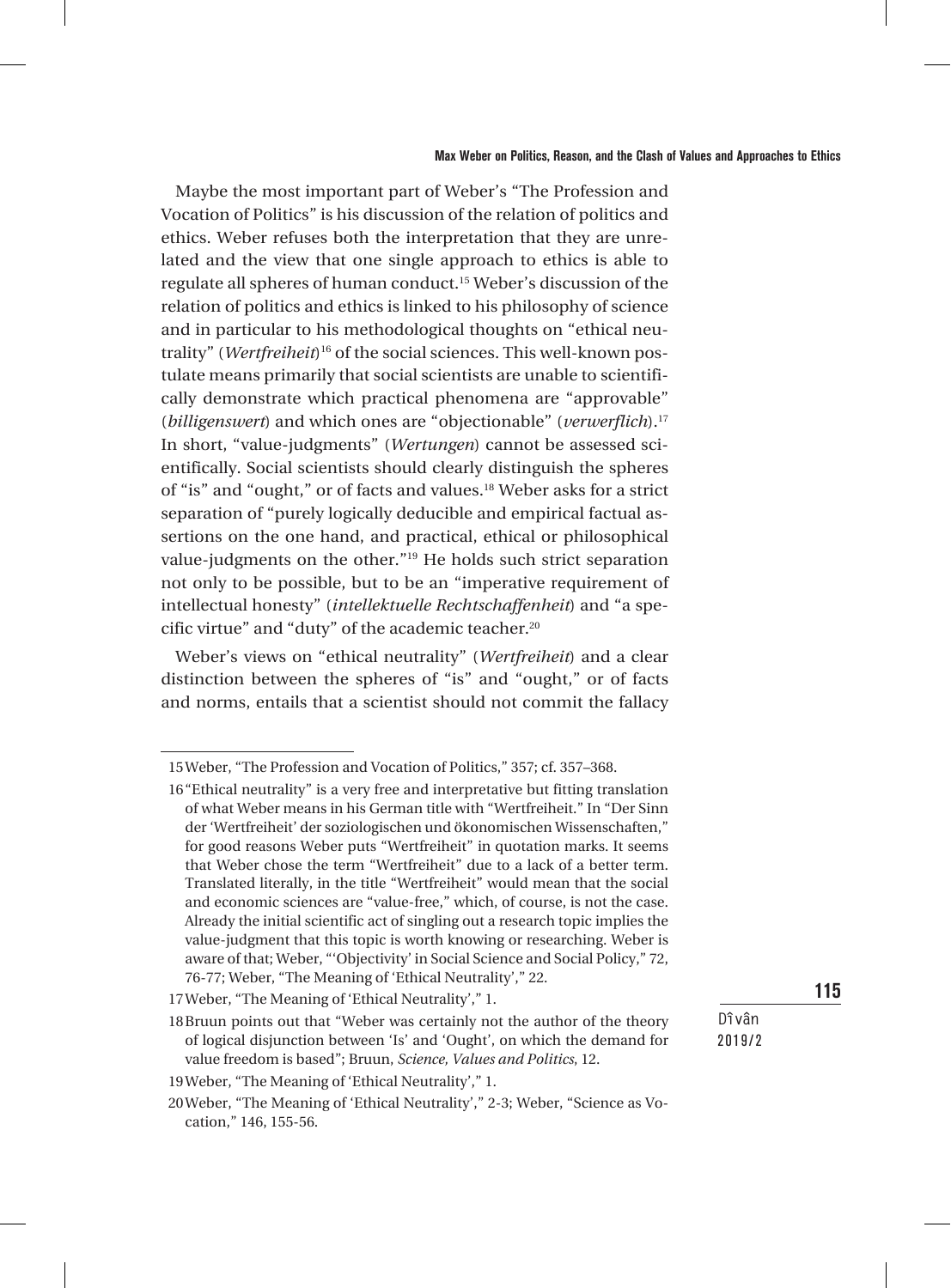of deriving "ought" from "is." Despite the limits of the social sciences and reason, sociology is able to empirically study normative phenomena such as values and ideals. The social sciences can, e.g. achieve a clear understanding of the relations among different "value-judgments" or values and of the means necessary to realize them through political action. Regardless of these possible achievements, neither social scientists nor philosophers are able to assess "value-judgments" scientifically as desirable or reprehensible. In this context, Weber emphasizes "the 'limits' of ethics."21 According to the second thesis of this article, the general claim of Weber's philosophy of science is that there is no possibility of an *ultimate* rational, philosophical, or scientific grounding of values and normative theories. Weber's position still poses a serious challenge to both contemporary ethical theories and normative theories of justice, which have been propagated for some decades now.

In his discussion of the relation of politics and ethics, Weber distinguishes between two kinds of "ethically oriented activity" and two corresponding approaches to ethics that are opposed to each other. Human actions can follow an "ethics of conviction" (*Gesinnungsethik*)or an "ethics of responsibility" (*Verantwortungsethik*).22 In "The Profession and Vocation of Politics," Weber argues that while an ethics of responsibility is appropriate for the sphere of politics, and ethics of conviction is not.<sup>23</sup> Weber's endorsement of an ethics of responsibility in the field of politics led to the criticism that he contradicts his postulate of the "ethical neutrality" (*Wert-*

116

<sup>21</sup>Weber, "The Meaning of 'Ethical Neutrality'," 15.

<sup>22</sup>Weber, "The Profession and Vocation of Politics," 359. In this translation, "Gesinnungsethik" und "Verantwortungsethik" have been rendered with "ethic of conviction" and "ethic of responsibility." The reason for the translation of "Ethik" with "ethic" (and not with "ethics") is likely that before Weber introduces these terms he declares that the last problem he wants to discuss in his talk is the "ethos of politics as a 'cause' [*Sache*]"; Weber, "The Profession and Vocation of Politics," 355. The meaning of the term "ethic" is closer to "ethos" than to "ethics," the term Weber actually uses. Therefore, I have changed the term "ethic" in the translations everywhere to "ethics."

<sup>23</sup>Bruun challenges the prevailing view that "Weber saw the ethic of responsibility as the appropriate one for the politician"; Bruun, *Science, Values and Politics*, 49, 259. The last section of this paper defends the prevailing view and argues against Bruun's interpretation.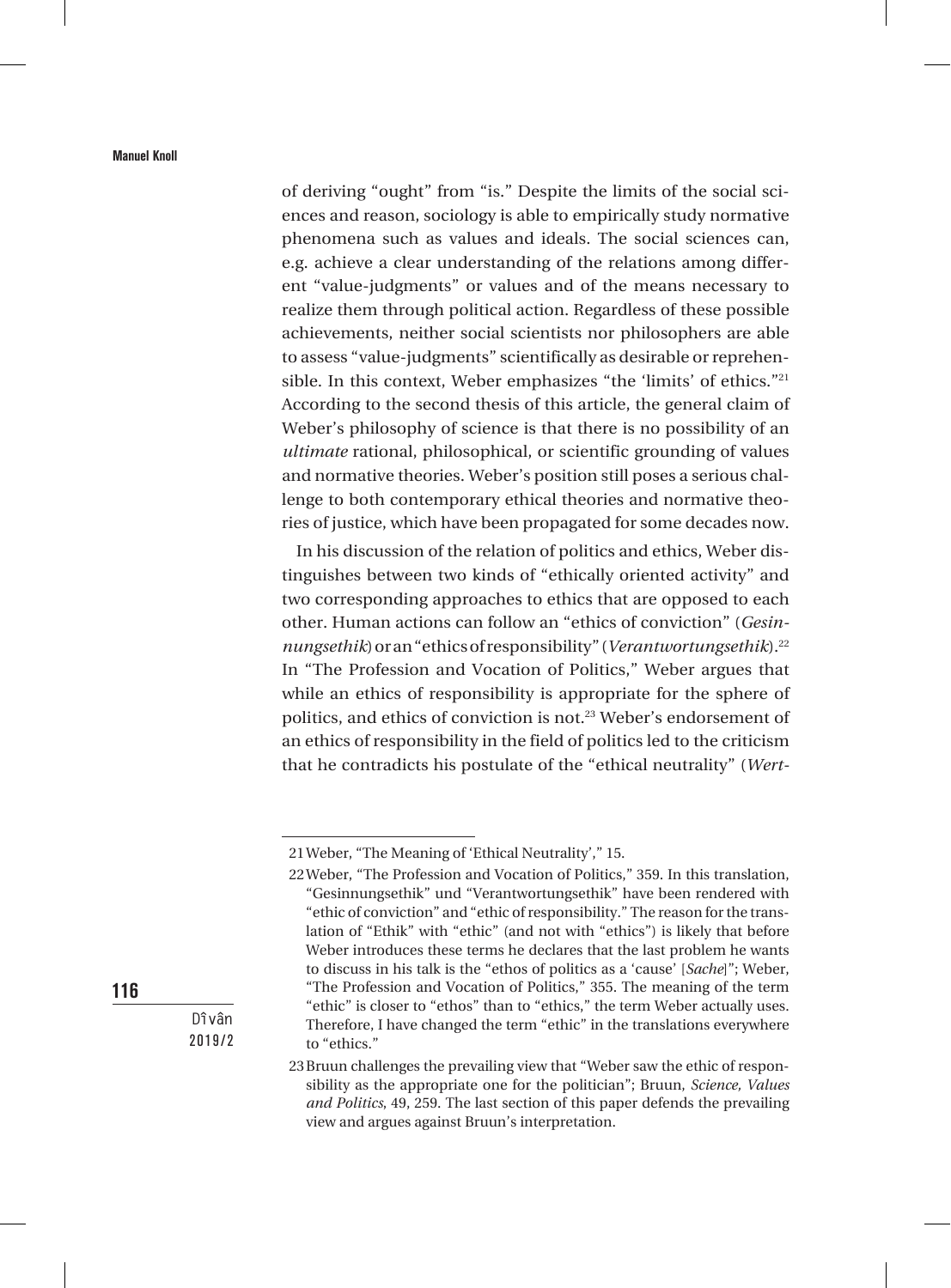*freiheit*) of the scientist.<sup>24</sup> According to the third thesis of this article, Weber's arguments for a political ethics of responsibility are compatible with his methodological postulate.

## **WEBER'S THEORY OF VALUE CONFLICT AND NIETZSCHE'S INFLUENCE**

The first thesis of this article claims that Nietzsche is the main source of Max Weber's theory of clash of irreconcilable values. Nietzsche's influence on Weber has already been noticed and debated in the literature.<sup>25</sup> For one thing, Weber's conception of "intellectual honesty" (*intellektuelle Rechtschaffenheit*) as a virtue clearly goes back to Nietzsche.<sup>26</sup> For another thing, Weber's realist understanding of politics as struggle is informed by Nietzsche's conception of the "will to power." According to Weber, it is a "self-evident

**Dîvân** 2019/2 117

<sup>24</sup>Lothar Waas, *Max Weber und die Folgen. Die Krise der Moderne und der moralisch-politische Dualismus des 20. Jahrhunderts* (Frankfurt am Main / New York: Campus, 1995), 22.

<sup>25</sup>Andrea Gerner, *Wissenschaft und Leben. Max Webers Antwort auf eine Frage Friedrich Nietzsches* (Göttingen: Vandenhoeck & Ruprecht, 1994); Wilhelm Hennis, "Die Spuren Nietzsches im Werk Max Webers," ed. Wilhelm Hennis, *Max Webers Fragestellung. Studien zur Biographie des Werkes* (Tübingen: Mohr / Siebeck, 1987), 167-91; Detlev Peukert, *Max Webers Diagnose der Moderne* (Göttingen: Vandenhoeck & Ruprecht, 1989); Christian Schwaabe, *Freiheit und Vernunft in der unversöhnten Moderne. Max Webers kritischer Dezisionismus als Herausforderung des politischen Liberalismus* (München: Fink, 2002); Christian Schwaabe, "Das Schicksal des Menschen im Schatten des toten Gottes. Zur Bedeutung Friedrich Nietzsches für Max Webers Diagnose der Moderne," *Der Wille zur Macht und die* "*große Politik*" *– Friedrich Nietzsches Staatsverständnis*, ed. Hans-Martin Schönherr-Mann (Baden Baden: Nomos, 2010), 235-57; Tamsin Shaw, "The 'Last Man' Problem: Nietzsche and Weber on Political Attitudes to Suffering," *Nietzsche as Political Philosopher*, eds. Manuel Knoll and Barry Stocker (Berlin/Boston: De Gruyter, 2014), 345-80. For several other references, in particular to the Anglophone literature, see Bruun, *Science, Values and Politics*, 40.

<sup>26</sup>Nietzsche suggests that intellectual "honesty" (*Redlichkeit*) is the "virtue from which we cannot get away, we free spirits"; Friedrich Nietzsche, *Beyond Good and Evil*, trans. W. Kaufmann (New York: Vintage Books, 1989), VII 227; 155; cf. Manuel Knoll, "Nietzsches Kritik am Willen zum Wissen und die intellektuelle Tugend der Redlichkeit," *Nietzsches Wissenschaftsphilosophie. Hintergründe, Wirkungen und Aktualität*, ed. Günther Abel, and Marco Brusotti, and Helmut Heit (Berlin: De Gruyter, 2012), 257-70.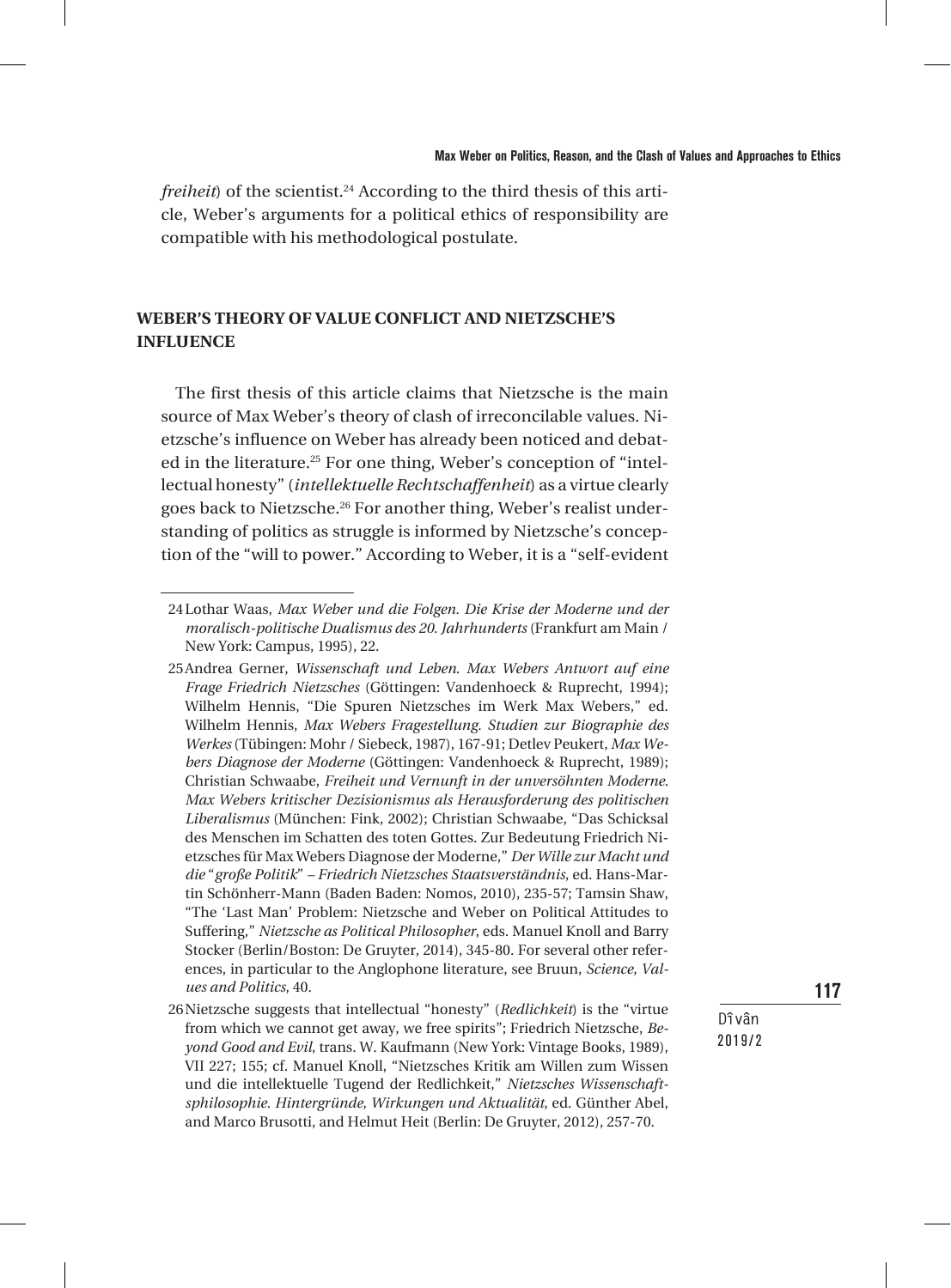fact that the will to *power* is one of the driving motives" of political leaders.27 Weber's realist understanding of politics and of the clash of irreconcilable values can be traced farther back to Machiavelli. According to Isaiah Berlin, it is a fundamental achievement of Machiavelli that he discovered that the pluralism and struggle of values is part of the "normal human situation" and that "ends equally ultimate, equally sacred" and "entire systems of value" "come into collision without possibility of rational arbitration."28 The parallels between Weber's and Nietzsche's philosophy and, as will be explained later, between Weber's and Machiavelli's thought are no coincidence. Machiavelli was among the thinkers Nietzsche appreciated most. Nietzsche declares, "Thucydides, and perhaps Machiavelli's *Principe*, are most closely related to me in terms of their unconditional will not to be fooled and to see reason in *reality*, – *not* in 'reason,' and even less in 'morality'."29

In *Zarathustra*, Nietzsche has his protagonist make several statements of what appears to be his own view of values and their origin. In one of them Zarathustra explains,

Indeed, humans gave themselves all their good and evil. Indeed, they did not take it, they did not find it, it did not fall onto them as a voice from the heavens. Humans first placed values into things, in order to preserve themselves, – they first created meaning for things, a human meaning! That is why they call themselves 'human,' that is: the valuator [*der Schätzende*].30

Nietzsche rejects the claim of the three main monotheistic religions that God gives humans their values and moral commandments. He also refuses Plato's version of "ethical realism" and "cognitivism."31 Plato holds the good to be an objective moral

118

<sup>27</sup>Max Weber, "Parliament and Government in Germany under a New Political Order," 176; cf. Weber, "The Profession and Vocation of Politics," 354.

<sup>28</sup>Isaiah Berlin, "The Originality of Machiavelli," Isaiah Berlin, *Against the Current*. *Essays in the History of Ideas*, ed. Henry Hardy (Princeton: Princeton University Press, 2013), 94; cf. 94-99.

<sup>29</sup>Friedrich Nietzsche, *Twighlight of the Idols*, Friedrich Nietzsche, *The Antichrist, Ecce Homo, Twilight of the Idols, and other Writings,* trans. J. Norman (Cambridge: Cambridge University Press, 2005), "What I Owe the Ancients 2," 225.

<sup>30</sup>Friedrich Nietzsche, *Thus Spoke Zarathustra*, trans. A. del Caro; slightly changed by M.K. (Cambridge: Cambridge University Press, 2006), "Part I: On a Thousand and One Goals," 43.

<sup>31</sup>Nietzsche, *Beyond Good and Evil*, 2.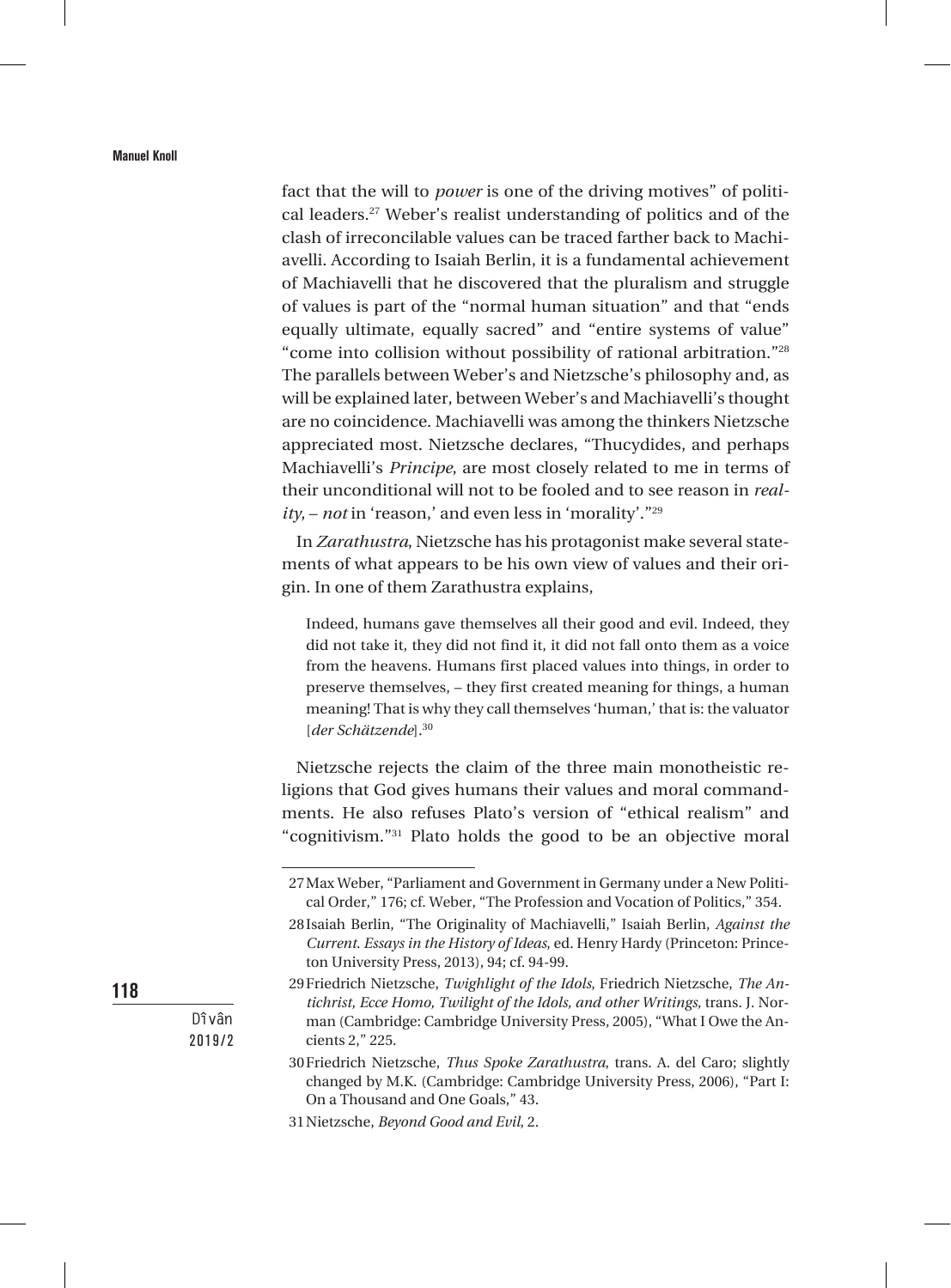reality about which moral knowledge can be achieved. For Nietzsche, moral facts and moral knowledge do not exist: "There are no moral phenomena at all, but only a moral interpretation of phenomena."32 There is only a pluralism of values and of conceptions of the good. All values and meanings depend on human interpretations and value-judgments. Values and moral codes are not discovered but invented by peoples according to their needs. In line with this, Weber explains, "The fate of an epoch which has eaten of the tree of knowledge is that it must know that we cannot learn the *meaning* of the world from the results of its analysis, be it ever so perfect, it must rather be in a position to create this meaning itself."33 According to Nietzsche, different peoples have different cultural perspectives and thus different values and moral codes that serve for their self-preservation. They are the expression of a people's "will to power" and of what they love and detest.<sup>34</sup> Creating values and meanings is an essential characteristic of the human being as "valuator."35 This is a remarkable "anthropological" statement because it makes the plausible claim that creating values is an essential characteristic of humans. For Nietzsche, the creation of new values usually entails the necessity of the destruction of old ones, "Change of values – that is the change of creators. Whoever must be a creator always annihilates."36 This is a first indication that Nietzsche holds clash of values to be an essential part of world history.

Nietzsche elaborates his view of struggle between opposing values in his polemical writing *On the Genealogy of Morality*, which Max Weber calls a "brilliant essay."37 In it Nietzsche explains,

The two *opposing* values "good and bad," "good and evil" have fought a terrible battle for thousands of years on earth; and although the latter has been dominant for a long time, there is still no lack of places where

**Dîvân**

119

2019/2

<sup>32</sup>Nietzsche, *Beyond Good and Evil*, IV 108; 85.

<sup>33</sup>Weber, "'Objectivity' in Social Science and Social Policy," 57.

<sup>34</sup>Nietzsche, *Thus Spoke Zarathustra*, "Part II: On Self-Overcoming," 88-90.

<sup>35</sup>Cf. Friedrich Nietzsche, *On the Genealogy of Morality*, trans. C. Diethe (Cambridge: Cambridge University Press, 1997), II 8; 45-46.

<sup>36</sup>Nietzsche, *Thus Spoke Zarathustra*, "Part I: On a Thousand and One Goals," 43; cf. Nietzsche, *Thus Spoke Zarathustra*, "Part II: On Self-Overcoming," 88-90.

<sup>37</sup>Max Weber, "The Social Psychology of the World Religions," *From Max Weber*, 270; cf. 190.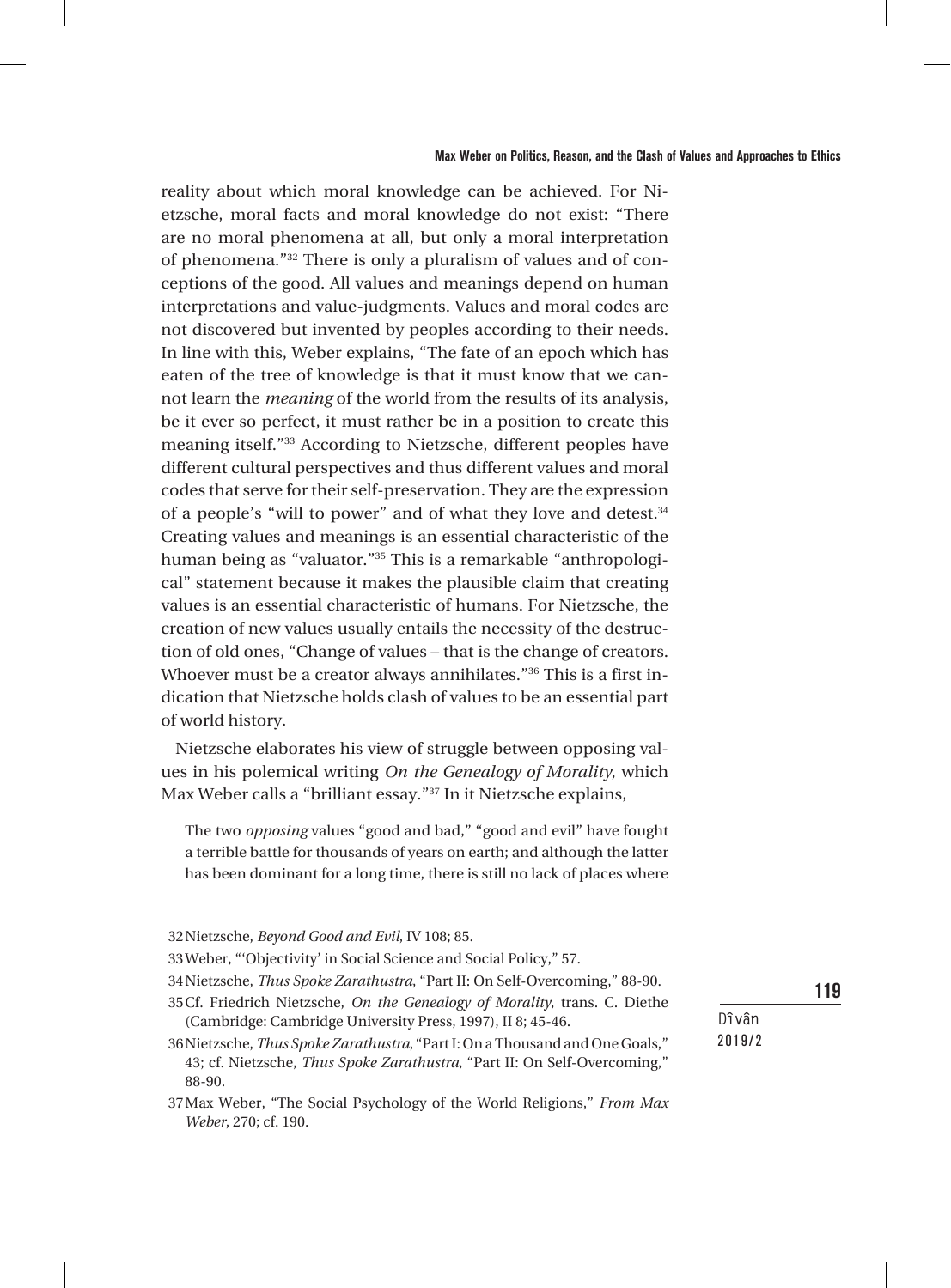the battle remains undecided. You could even say that, in the meantime, it has reached ever greater heights but at the same time has become ever deeper and more intellectual: so that there is, today, perhaps no more distinguishing feature of the "*higher nature*," the intellectual nature, than to be divided in this sense and to be really and truly a battle ground for these opposites. The symbol of this fight, written in a script which has hitherto remained legible throughout human history, is "Rome against Judea, Judea against Rome": – up to now there has been no greater event than *this* battle, *this* question, *this* contradiction of mortal enemies.38

In the first essay of the *Genealogy*, Nietzsche offers his "hypotheses on descent" (*Herkunfts-Hypothesen*) regarding morality and intends to give a real "history of morality" that seems to be set against the Egyptian enslavement of Jews that presumably lasted for 400 years.39 According to Nietzsche's hypotheses, there are two opposing value-judgments, "good and bad" and "good and evil," which go back to two distinct social carriers. First is a caste of aristocratic, strong, and healthy warriors who conceive of themselves as "good" and look down at subjected peoples or their subjects as "bad." Against this "chivalric-aristocratic method" of evaluation, a caste of subdued but clever Jewish priests launches a successful and "radical revaluation of their values."40 Driven by hatred, resentment, and the desire for intellectual revenge, Jewish priests condemn the warriors and their values as "evil" or immoral and conceive of themselves as "good" and moral. In *Beyond Good and Evil*, Nietzsche calls these two types of moralities "*master-morality*" and "*slave-morality*."41 Historically, the "priestly method of evaluation" of Jews, which was continued by Christian priests, led to a centuries-long prevalence of Judeo-Christian morality, which adds the ethics of Christ's *"Sermon on the Mount"* to the six of the ten commandments with moral content.<sup>42</sup> Despite this historical

120

<sup>38</sup>Nietzsche, *On the Genealogy of Morality*, I 16; trans. slightly changed by M.K., 31-32.

<sup>39</sup>Nietzsche, *On the Genealogy of Morality*, 4 and 7; 6 and 8. One might also think of the period in Jewish history referred to as "Babylonian Captivity" or "Babylonian exile."

<sup>40</sup>Nietzsche, *On the Genealogy of Morality*, I 7; 16-17.

<sup>41</sup>Nietzsche, *Beyond Good and Evil*, IX: 260; 204. Nietzsche introduces these two types of morality for the first time in *Human, All Too Human*, I 45.

<sup>42</sup>For Weber's interpretation of "the ethics of the *Sermon on the Mount*" see Weber, "The Profession and Vocation of Politics," 357-59, and Weber, "Science as Vocation," 148.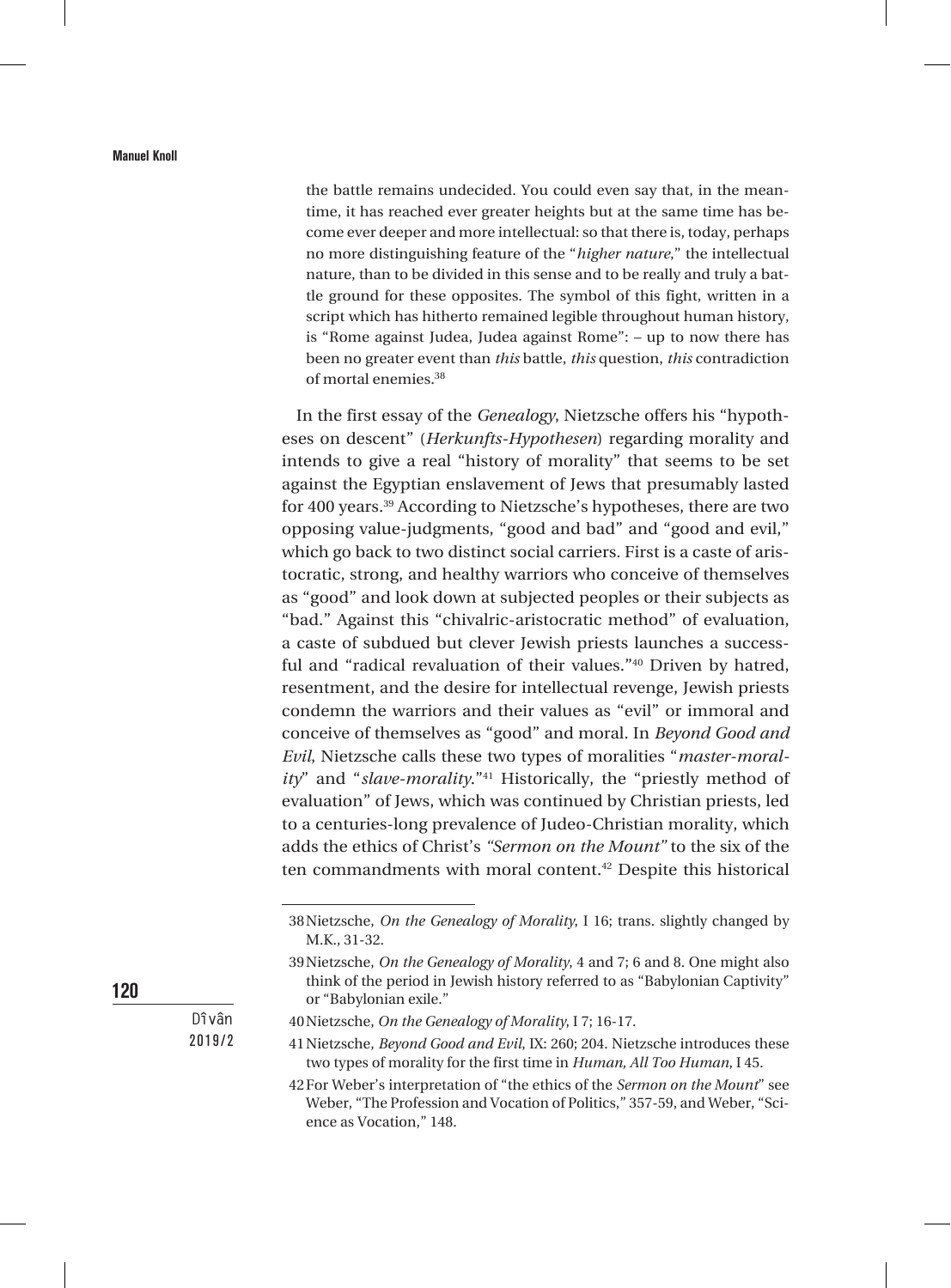defeat of the "noble method of valuing," Nietzsche still hopes for a revitalization of "Roman" or "aristocratic values" and thus another revaluation of values.<sup>43</sup> Such a revitalization, which he holds to be crucial for "the well being and future of the human race," had already happened briefly during the Italian Renaissance.<sup>44</sup> And it could happen again as a consequence of the decline of Christianity since the Enlightenment period.

The influence of Nietzsche's account of a struggle of antinomic values can easily be traced in Weber's theory of value conflict. In "The Profession and Vocation of Science," Weber summarized some of his basic ideas on the "polytheism" and conflict of values. This summary is in line with related statements in his article on "ethical neutrality" (*Wertfreiheit*),

To "scientifically" advocate practical views is impossible – except in the case of debating the means for a fixed *given* aim – due to more fundamental reasons. It is meaningless in principle because the various value spheres of the world stand in irreconcilable conflict with each other. The elder Mill, whose philosophy I will not praise otherwise, was on this point right when he said: If one proceeds from pure experience, one arrives at polytheism. […] something can be sacred not only in spite of its not being beautiful, but rather because and in so far it is not beautiful. […] And, since Nietzsche, we realize that something can be beautiful, not only in spite of the aspect in which it is not good, but rather in that very aspect. […] It is commonplace to observe that something may be true although it is not beautiful and not holy and not good. Indeed it may be true in precisely these aspects. But all these are only the most elementary cases of the struggle that the gods of the various orders and values are engaged in. I do not know how one might wish to decide "scientifically" the value of French and German culture; for here, too, different gods struggle with one another, now and for all times to come.<sup>45</sup>

In this quotation, Weber expresses two of his central claims about values. First, values or "value-judgments" cannot be assessed scientifically as approvable or objectionable. Weber illustrates this with the example that it is impossible to scientifically assess and

121

<sup>43</sup>Nietzsche, *On the Genealogy of Morality*, I 16; 32.

<sup>44</sup>Nietzsche, *On the Genealogy of Morality*, I 16; 33.

<sup>45</sup>Weber, "Science as Vocation," 147-48. The translation of the first phrase of this quotation has been completely revised by M.K. This was also necessary because many words and a whole embedded clause were left out by the original translation.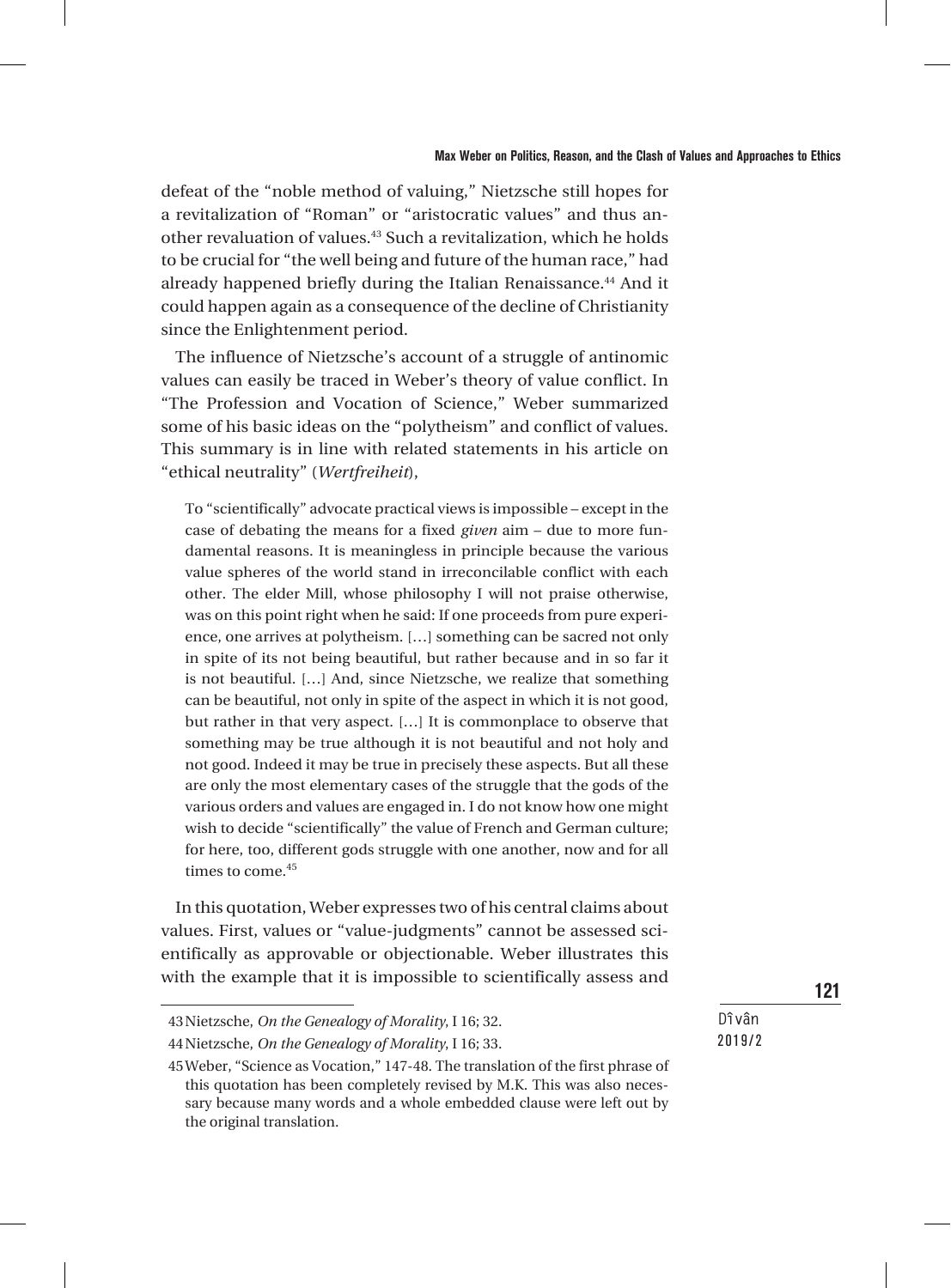compare the value of the French and German culture. There exists no given or predefined "hierarchical ordering of values."46 A few phrases later he argues that any attempt to "'refute scientifically' the ethic of the "Sermon on the Mount" and its request to "turn the other cheek" would be presumptuous. Second, he elucidates that radical pluralism and conflicts of values exist even on the most fundamental level. For many centuries, as previously in Plato's philosophy, in the Christian world view, different value spheres were successfully combined into a coherent unity. After the decline of Christianity in the modern world, however, this unity of the holy, the beautiful, the good, and the true breaks apart. As a consequence, the distinctions between the different value spheres and their antagonisms become again visible.

In another important passage from "The Profession and Vocation of Science," Weber explains what he holds to be the consequence of the limits of the social science, philosophy, and reason in general. As values or "value-judgments" cannot be assessed scientifically, one has no other option than to decide which ones are desirable and which ones reprehensible. This is usually called "a 'decisionist' view of the value choices one must make in life."<sup>47</sup> Weber's friend, the legal scholar Gustav Radbruch, explicitly declared that the philosophy of law should be "decisionistic."48 In a footnote to his article on "ethical neutrality," Weber refers to Radbruch as someone who had previously addressed "the 'irreconcilability' [*Unaustragbarkeit*] of certain ultimate evaluations in a certain sphere of problems."49 The German term "Unaustragbarkeit," which is rendered here with "irreconcilability" (*Unvereinbarkeit*, *Unverträglichkeit*), is difficult to translate. However, it is central for an appropriate understanding of Weber's thought. Weber also uses

122

<sup>46</sup>Weber, "The Meaning of 'Ethical Neutrality'," 19.

<sup>47</sup>Turner, and Factor, *Max Weber and the Dispute over Reason and Value: A Study in Philosophy, Ethics, and Politics*, 2.

<sup>48</sup>Gustav Radbruch, "Anglo-American Jurisprudence Through Continental Eyes," *Law Quarterly Review* 208 (1936): 544.

<sup>49</sup>Weber, "The Meaning of 'Ethical Neutrality'," 10-11. Weber refers to the second edition of Radbruch's *Einführung in die Rechtswissenschaft* from 1913, which had been first published in 1910; Gustav Radbruch, *Einführung in die Rechtswissenschaft*, 2nd. edition (Leipzig: Quelle & Meyer, 1913). Weber explains about his relation to Radbruch's views, "I diverge from him on certain problems but these are of no significance for the problem discussed here"; Weber, "The Meaning of 'Ethical Neutrality'," 11.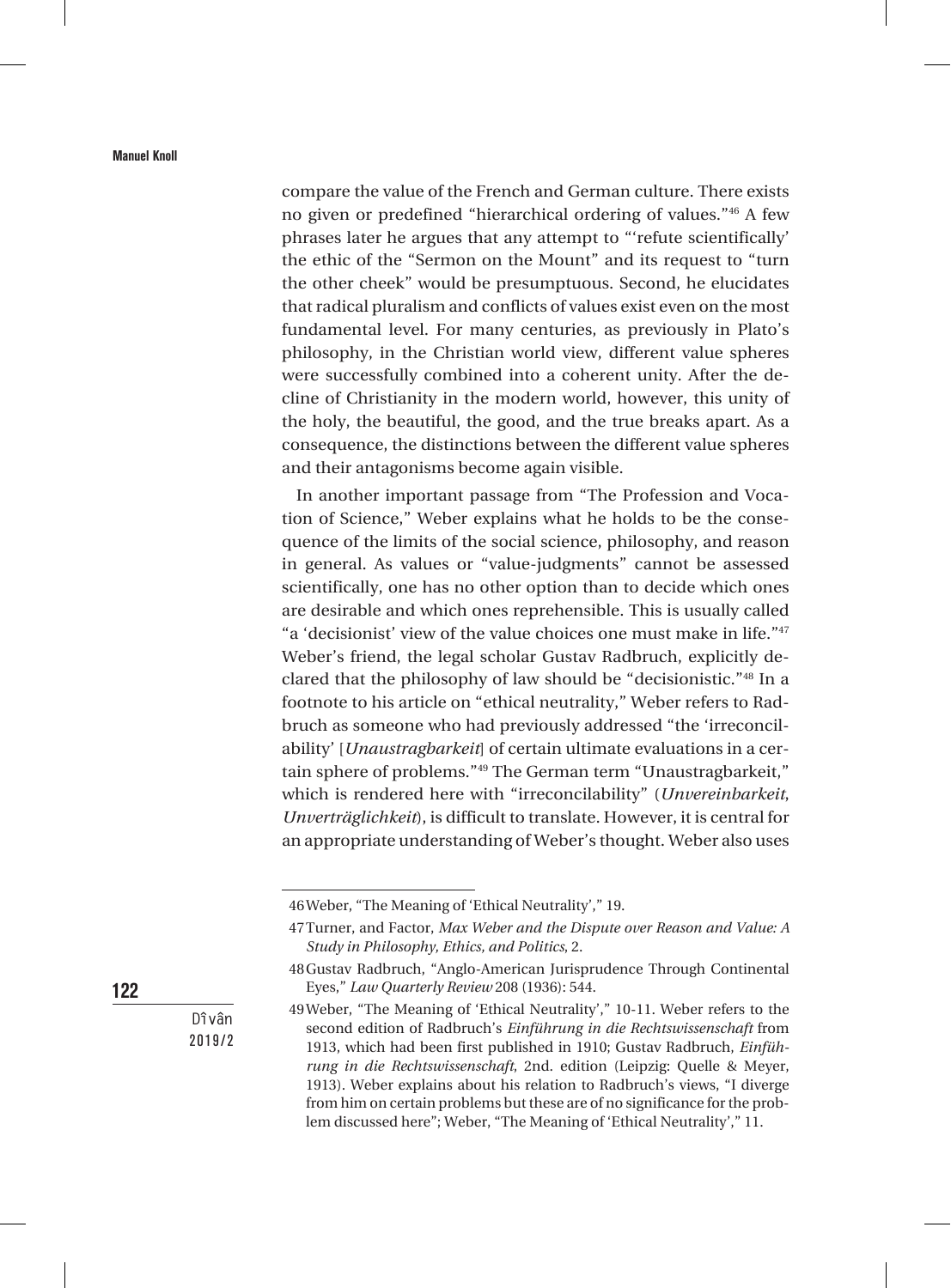this term in "The Profession and Vocation of Science" in the context of his "decisionism,"

This proposition, which I present here, always takes its point of departure from the one fundamental fact, that so long as life remains immanent and is interpreted in its own terms, it knows only of an unceasing struggle of these gods [i.e. these opposed values] with one another. Or speaking directly, the ultimately possible attitudes toward life are irreconcilable, and hence their struggle can never be brought to a final conclusion [*die Unvereinbarkeit und also die Unaustragbarkeit des Kampfes*]. Thus it is necessary to make a *decisive choice*. 50

In this quotation, the noun "Unaustragbarkeit" is rendered with "can never be brought to a final conclusion." The related adjective is "unaustragbar," the associated verb "austragen." If something is "unaustragbar" in an intellectual context, it cannot be definitely and conclusively argued out. However, "Unaustragbarkeit" does not mean that one cannot argue at all. One can, of course, support views and values with reasons and arguments. As the next section will argue, in Weber's writings the term "Unaustragbarkeit" is about the impossibility of a rational "Letztbegründung," i.e., about the impossibility of an *ultimate* rational grounding.

## **THE ARGUMENTATIVE LIMITS OF THE SOCIAL SCIENCES AND ETHICS**

According to the second thesis of this article, the general claim of Weber's philosophy of science is that there is no possibility of an *ultimate* rational, philosophical, or scientific grounding of values and normative theories. However, the social sciences are able to empirically study normative phenomena such as values and ideals. An empirical scientific discipline is e.g. capable of demonstrating which means and repercussions are inevitable for actions derived from "practical political evaluations (*Wertungen*)."51 In his article on "ethical neutrality" (*Wertfreiheit*), Weber discusses not only the social sciences, but philosophical disciplines such as ethics and their relation to value-judgments; "P h i l o s o p h i c a l disciplines can go further [than empirical ones] and lay bare the 'meaning' of

123

<sup>50</sup>Weber, "Science as Vocation," 152.

<sup>51</sup>Weber, "The Meaning of 'Ethical Neutrality'," 18.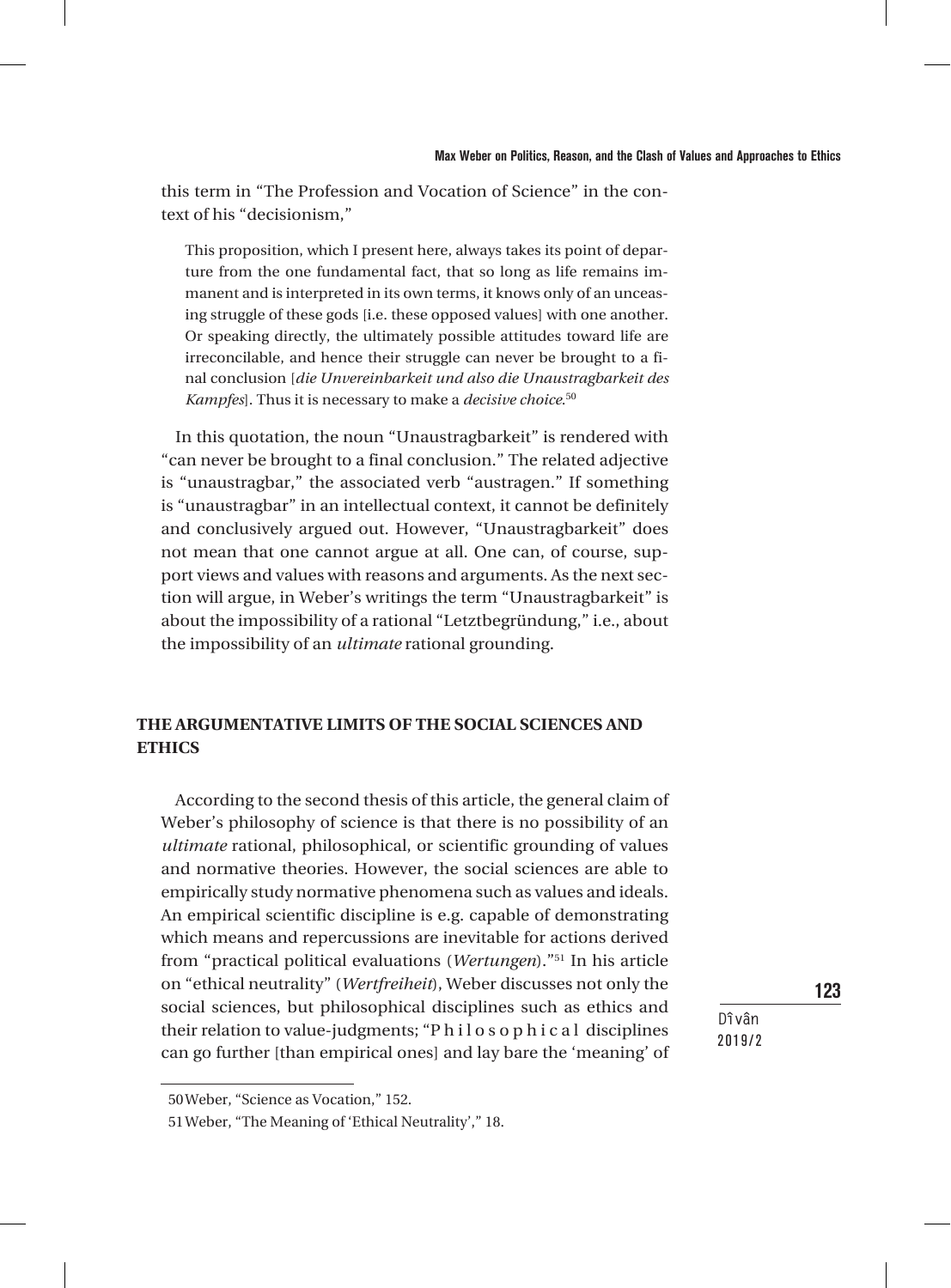evaluations, i.e., their ultimate m e a n i n g f u l structure and their meaningful consequences, in other words, they can indicate their 'place' within the totality of all the possible 'ultimate' evaluations and delimit their spheres of meaningful validity."52 In general, through the "discussion of p r a c t i c a l v a l u e-j u d g e m e n t s" (*p r a k t i s c h e W e r t u n g e n*) one can achieve a clear understanding of them and answer several important questions: (a) What are "the ultimate, internally 'consistent' value-axioms"?53 (b) Which "implications" (*Konsequenzen*) for "practical evaluation of factual situations" are to be deduced from these ultimate value-axioms? (c) Which are the "factual consequences" and "undesired repercussions" if certain "practical evaluations" are realized through action? (d) Which "new axioms (and the postulates to be drawn from them)" can be uncovered?54

Despite these possible achievements of a "discussion of p r a c t i c a l v a l u e-j u d g e m e n t s," Weber emphasizes the argumentative limits of both the social sciences and ethics in regard to a rational or scientific grounding of values. After mentioning the potential accomplishments of the "p h i l o s o p h i c a l disciplines," Weber makes a crucial statement that addresses once more his "decisionism,"

Even such simple questions as the extent to which an end should sanction unavoidable means, or the extent to which undesired repercussions [*Nebenerfolge*] should be taken into consideration, or how conflicts between several concretely conflicting ends are to be arbitrated [*schlichten*], are entirely matters of choice [*Wahl*] or compromise*.*  There is no (rational or empirical) scientific procedure [*Verfahren*] of any kind whatsoever which can provide us with a decision [*Entscheidung*] here. The social sciences, which are strictly empirical sciences, are the least fitted to presume to save the individual the difficulty of making a choice, and they should therefore not create the impression that they can do so.<sup>55</sup>

52Weber, "The Meaning of 'Ethical Neutrality'," 18; emphasis through letter-

- spacing by Weber in the German original. 53Weber does not give unequivocal examples of ultimate value-axioms. He might have in mind the ultimate values of nationalists, socialists, pacifists,
- or believers in a religion and their respective opposites; emphasis through letter-spacing by Weber in the German original.
- 54Weber, "The Meaning of 'Ethical Neutrality'," 20-21.
- 55Weber, "The Meaning of 'Ethical Neutrality'," 18-19.

124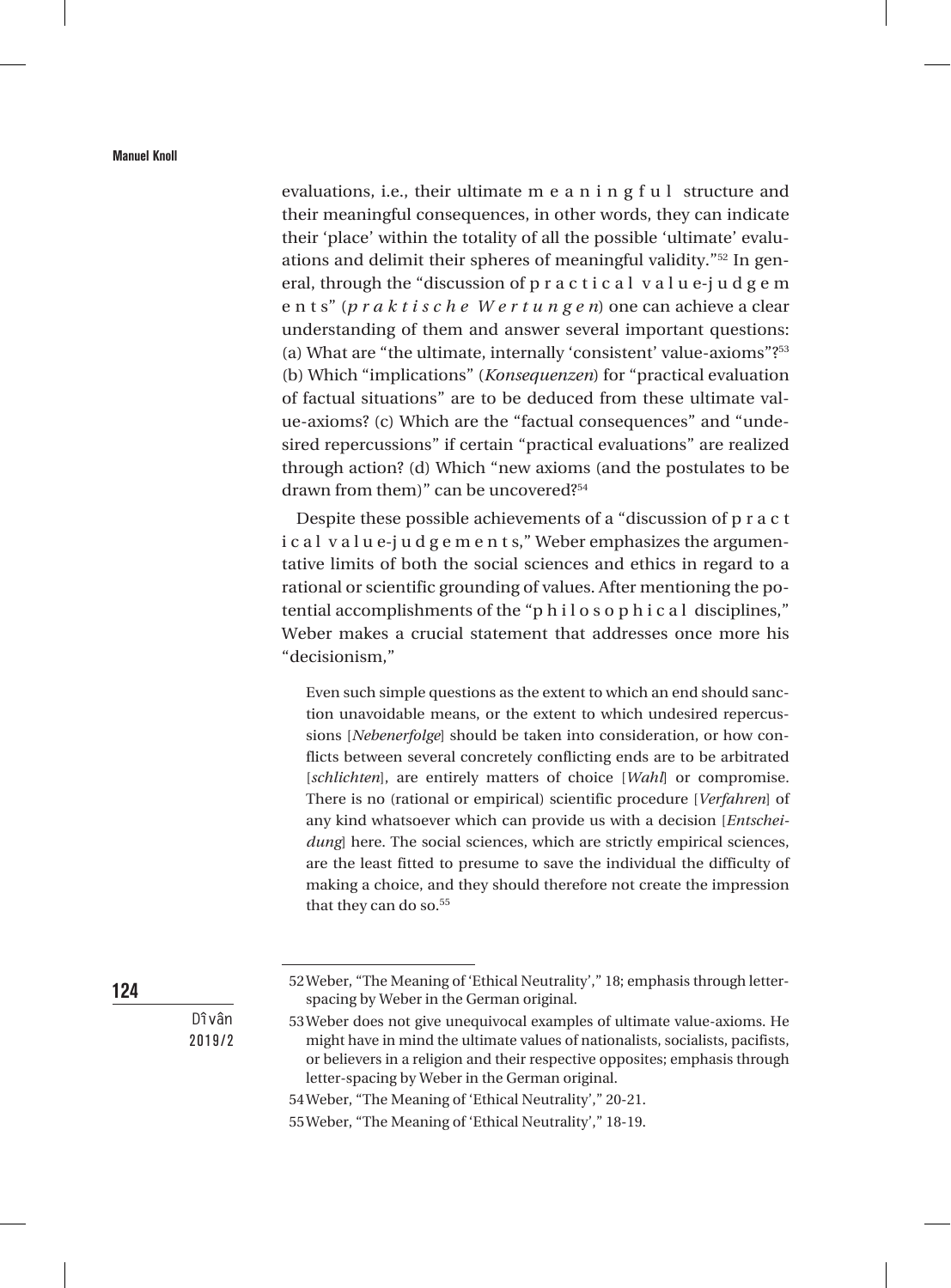The problem of the extent to which an end is able to "sanction unavoidable means" is a central question of Machiavelli's and Weber's thoughts on the relation of politics and ethics. In "The Profession and Vocation of Politics," Weber declares about this question that no "ethics in the world" is able to "determine when and to what extent the ethically good end 'sanctifies' the ethically dangerous means and side-effects."56 Weber's point about the limits of scientific reason could be illustrated by referring to recent debates on "humanitarian interventions." How should it be possible to ethically or scientifically determine whether a coalition of wellmeaning states would be justified to cause the death of 100,000 or even more innocent civilians to stop a genocide committed by an evil government through military strikes against its cities? Similar limits of reason come in sight when the question arises of how to scientifically determine which one of two or more conflicting ends or values is more desirable or worth choosing. How can one, e.g., scientifically decide the dispute between a localist, a nationalist, and a cosmopolitan about the questions of whether we all belong to a single community or which community morally deserves our primary political loyalty? In such a debate all three will be able to defend their views with reasons and arguments. And for practical purposes they could find or agree to a political compromise despite their opposed views. However, for good reasons Weber claims in a key phrase of his article on "ethical neutrality" (*Wertfreiheit*), "There is *no (rational or empirical) scientific procedure of any kind* whatsoever which can provide us with a decision here." This means that value conflicts cannot be definitely and conclusively argued out. For Weber, an *ultimate* rational grounding of values, norm or ideals is impossible.

In the context of his key phrase Weber does not indicate whether he criticizes specific rational or empirical scientific procedures that have been proposed to solve conflicts between values, norms, and ideals. It seems quite clear that it is impossible to solve a conflict between antagonistic values applying an *empirical* scientific procedure. However, in contemporary political philosophy, John Rawls proposed such a procedure to resolve conflicts between conceptions of justice. He claims that a democratic political culture contains "considered judgments" about justice such as "reli-

**Dîvân** 2019/2 125

<sup>56</sup>Weber, "The Profession and Vocation of Politics," 360.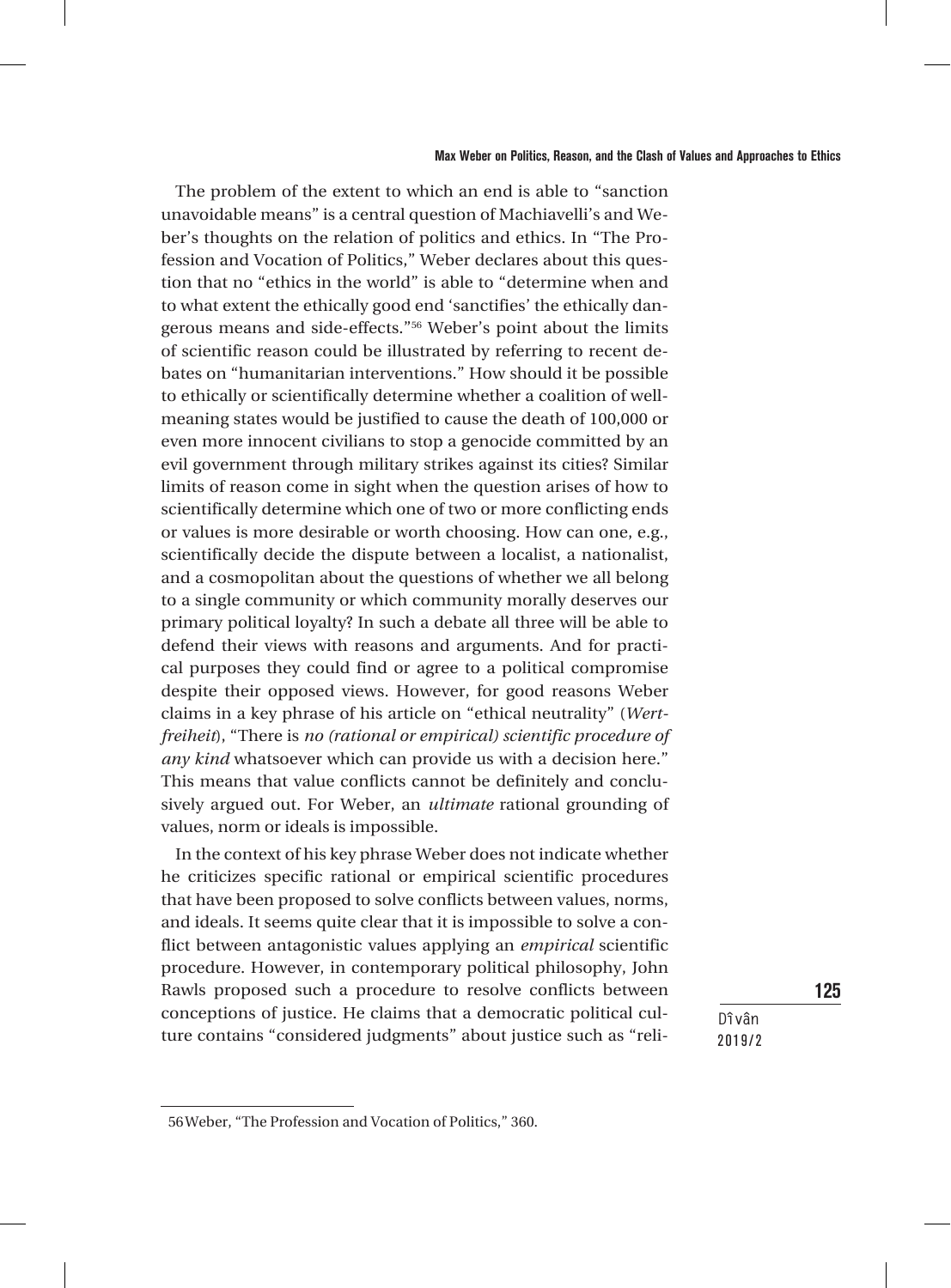gious intolerance and racial discrimination are unjust."57 According to Rawls's coherence theory, it is possible to extract both such "settled convictions" and "recognized basic ideas and principles" about justice from a "public political culture" and to seek to combine them "into a coherent conception of justice."58 However, the citizens of democratic political cultures display a plurality of antagonistic "considered judgments" about justice. There are liberals and libertarians, conservatives and socialists, and such like who disagree about conceptions of justice. Conflicts among values, norms, ideals, and "considered judgments" are part of one and the same political culture. Therefore, it is impossible to derive *one* "coherent conception of justice" from it.

In his *Theory of Justice*, Rawls proposes also a *rational* scientific procedure to decide between competing conceptions of justice. This is his "contractarian method," which derives principles of justice from a list of conceptions in an original position, integrating elements of "the theory of rational choice."59 However, Rawls later stated that it was a misleading error "to describe a theory of justice as part of the theory of rational choice."60 Nevertheless, in ethics

126

<sup>57</sup>John Rawls, *A Theory of Justice* (Cambridge: Belknap Press of Harvard University Press, 1971), §§ 4, 9; 19, 46-53; John Rawls, "Justice as Fairness: Political not Metaphysical," *Philosophy & Public Affairs* 14 (1984): 228.

<sup>58</sup>Rawls, "Justice as Fairness: Political not Metaphysical," 228; John Rawls, *Political Liberalism* Expanded edition (New York: Columbia University Press, 2005), 8.

<sup>59</sup>Rawls, *A Theory of Justice*, §§ 3, 21; 16-17, 123-24.

<sup>60</sup>Rawls, "Justice as Fairness: Political not Metaphysical," 237 (fn. 20). As early as 1980, Rawls reinterprets his theory of justice as fairness under the title "Kantian Constructivism in Moral Theory: The Dewey Lectures 1980," *The Journal of Philosophy* 77 (1980). According to Rawls's "Kantian Constructivism," the principles of justice are the outcome of a specific "procedure of construction," which is conducted by rational agents. In *Political Liberalism*, Rawls introduces the distinction between "moral and political constructivism" and defends, in line with narrowing down his theory to a "strictly political conception of justice," only the latter; Rawls, *Political Liberalism*, XV, 90 (fn. 1). In *Political Liberalism*, Rawls's "political constructivism" is linked to his method of "reflective equilibrium," which presupposes his "coherence theory"; Rawls, *Political Liberalism*, 8, 89, 95. In *A Theory of Justice*, the method of "reflective equilibrium" is linked to his "contractarian method" and "the theory of rational choice." For arguments that claim that Rawls's empirical and rational scientific procedures, which aim at resolving conflicts between conceptions of justice, are not successful and which explain why, see Manuel Knoll, "Deep Disagreements on Social and Political Justice: Their Meta-Ethical Relevance and  $\bullet$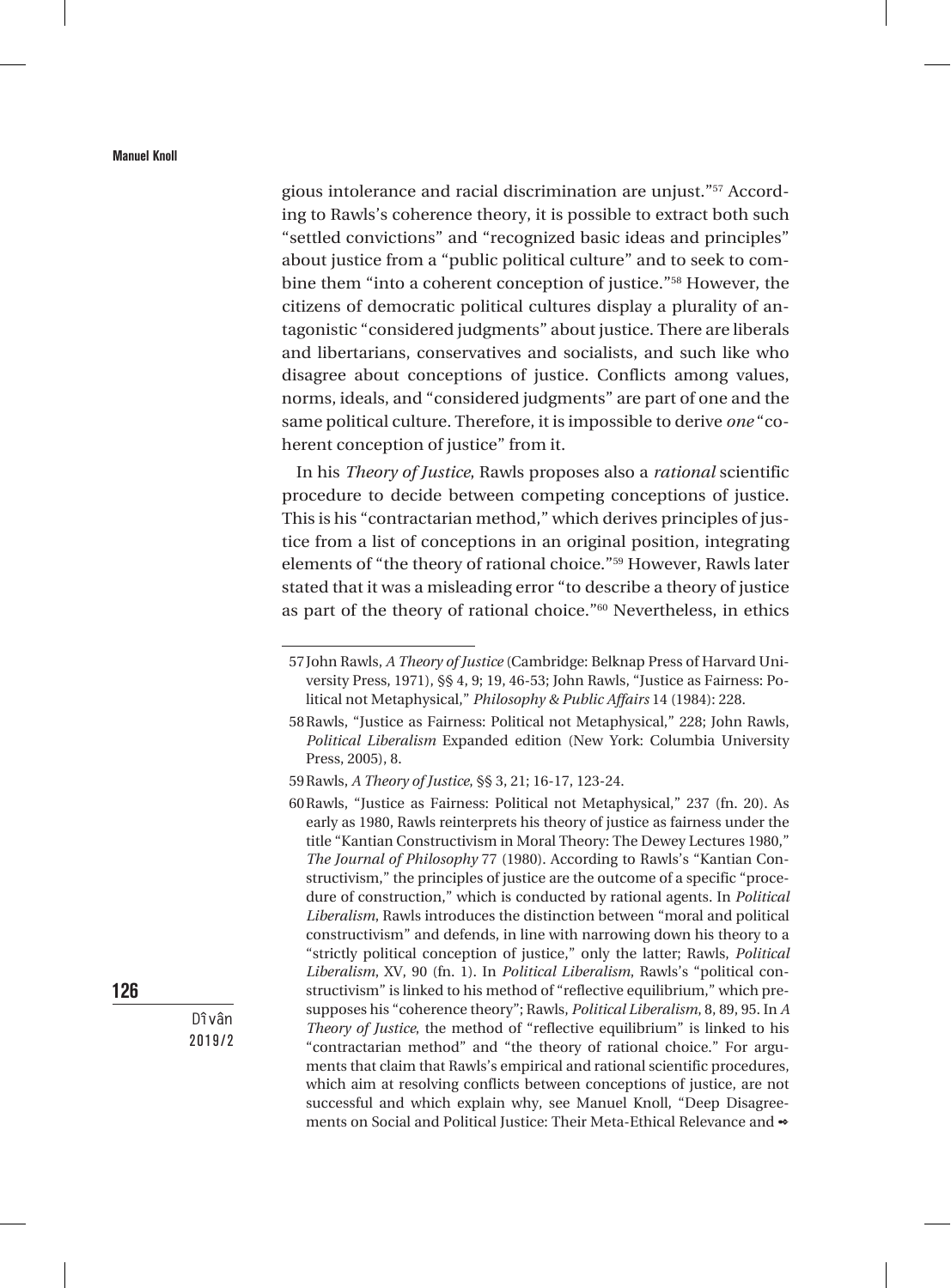it is possible to conceive of rational procedures to solve a conflict between values, norms, and ideals. Take the conflict or disagreement between an ethical realist and cognitivist such as Plato and an anti-realist and moral skeptic. Plato claims both that an objective moral reality, primarily the form of the good, exists and that philosophers are able to achieve truth about it. If a philosopher who defended Plato's view, or a position similar to it, were able to both cogently demonstrate that such an objective moral reality *exists* and to successfully communicate his knowledge about it, he could refute the anti-realist who denies moral facts and the moral skeptic who rejects the possibility of moral truth. In this case, such a philosopher could solve value conflicts by pointing to his moral truths and use them as a standard to assess antagonistic values. In mainstream sciences, practitioners disagree with each other, say, about aspects of climate change, but there is some agreement on the methods and procedures how to settle or resolve such disagreements. However, *"nothing remotely comparable" exists* among moralists or moral philosophers.<sup>61</sup> Until today, ethical realists keep quarreling with anti-realists, and cognitivists with moral skeptics.

In both ethics and political philosophy, *justice* is a central virtue or value. In his article on "ethical neutrality" (*Wertfreiheit*), Weber illustrates "the 'limits' of ethics" by referring to disagreements about social and political justice,

The implications of the postulate of 'justice' cannot be decided unambiguously by any ethic. Whether one, for example – as would correspond most closely with the views expressed by Schmoller – owes much to those who achieve much or whether one should demand much from those who accomplish much; whether one should, e. g., in the name of justice […] accord great opportunities to those with eminent talents or whether on the contrary (like Babeuf) one should attempt to equalize the injustice of the unequal distribution of mental capacities through the rigorous provision that talented persons, whose talent gives them prestige, must not utilize their better opportunities for their own benefit – these questions cannot be definitely answered

127

the Need for a New Research Perspective," *New Perspectives on Distributive Justice. Deep Disagreements, Pluralism, and the Problem of Consensus*, eds. Manuel Knoll, Stephen Snyder, and Nurdane Şimşek (Berlin / Boston: De Gruyter, 2019).

<sup>61</sup>Jeremy Waldron, *Law and Disagreement* (Oxford: Oxford University Press, 1999), 178.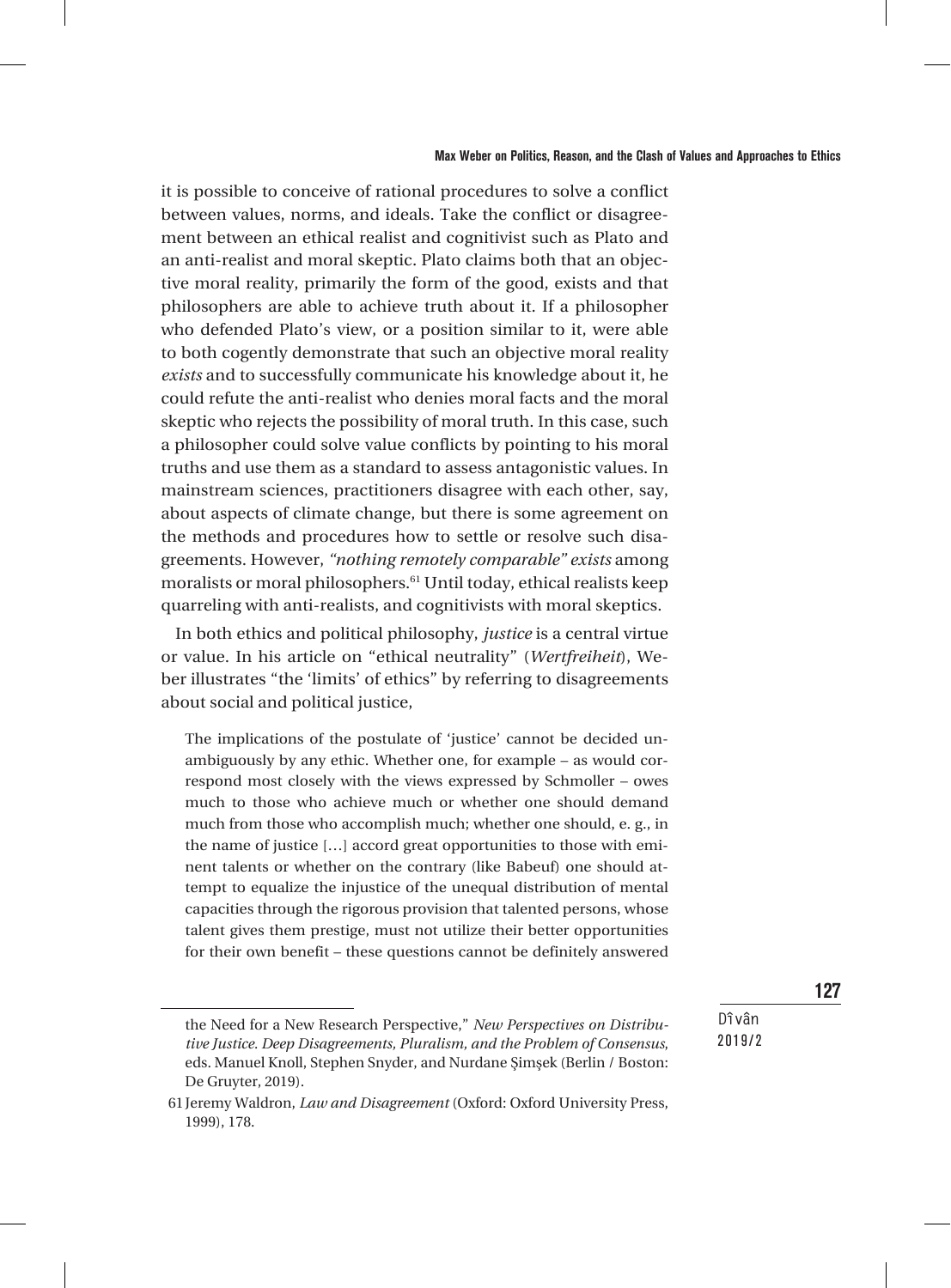[*dürfte aus "ethischen Prämissen" unaustragbar sein*]. The ethical problem in most social-political issues is, however, of this type."62

In the literature, this passage has been discussed under the name of "Weber's 'Babeuf' antinomy."63 However, in the dense and complex passage Weber shows that it is a distinctive feature of modernity that there exist not only irreconcilable conceptions of the good but of justice.64 Weber refers not only to Babeuf's view of distributive justice, but to several irreconcilable interpretations of "the postulate of 'justice'," e.g. the conflict of the performance principle with what Rawls calls the "principle of redress."<sup>65</sup> Weber's main point is that the disagreement between these irreconcilable conceptions of justice "cannot be conclusively argued out based on 'ethical premises' (*dürfte aus "ethischen Prämissen" unaustragbar sein*)." In the last phrase of the passage, Weber makes clear that such "'limits' of ethics" apply most "social-political issues." Though moral and political philosophers can give arguments, they cannot deliver an undisputable rational grounding for any of their different normative theories. There is no possibility of an *ultimate* rational, philosophical, or scientific grounding of values and normative theories. As already mentioned, Weber's position poses a serious challenge to both contemporary ethical theories and normative theories of justice. This is in particular true for neo-Kantians such as Rawls, who aim at an "overlapping consensus," or Habermas, who believes that unimpeded discourses and arguments based on communicative reason are generally able to lead to consensus in moral issues. Weber's criticism does not mean that practical philosophy is impossible but that it should have more modest aims. In 1978, Walter Gölz published his monograph on the problems of giving cogent reasons in practical philosophy. After reviewing all the relevant literature, he concludes that until today no one was able to refute Max Weber's theses on the limits of rational grounding.<sup>66</sup>

128

<sup>62</sup>Weber, "The Meaning of 'Ethical Neutrality'," 15-16.

<sup>63</sup>Turner and Factor, *Max Weber and the Dispute over Reason and Value*, 35. 64From Weber's perspective, Rawls's move to come to terms with the op-

posing conceptions of the good by striving for an agreement on a political conception of justice and a just social framework that allows these conception to coexist does not work.

<sup>65</sup>For an overview on these irreconcilable conceptions of social and political justice see Knoll, "Deep Disagreements on Social and Political Justice," 31- 39.

<sup>66</sup>Walter Gölz, *Begründungsprobleme der praktischen Philosophie* (Stuttgart / Bad Cannstadt: Fromann-Holzboog, 1978), 12. Gölz agrees with the  $\bullet$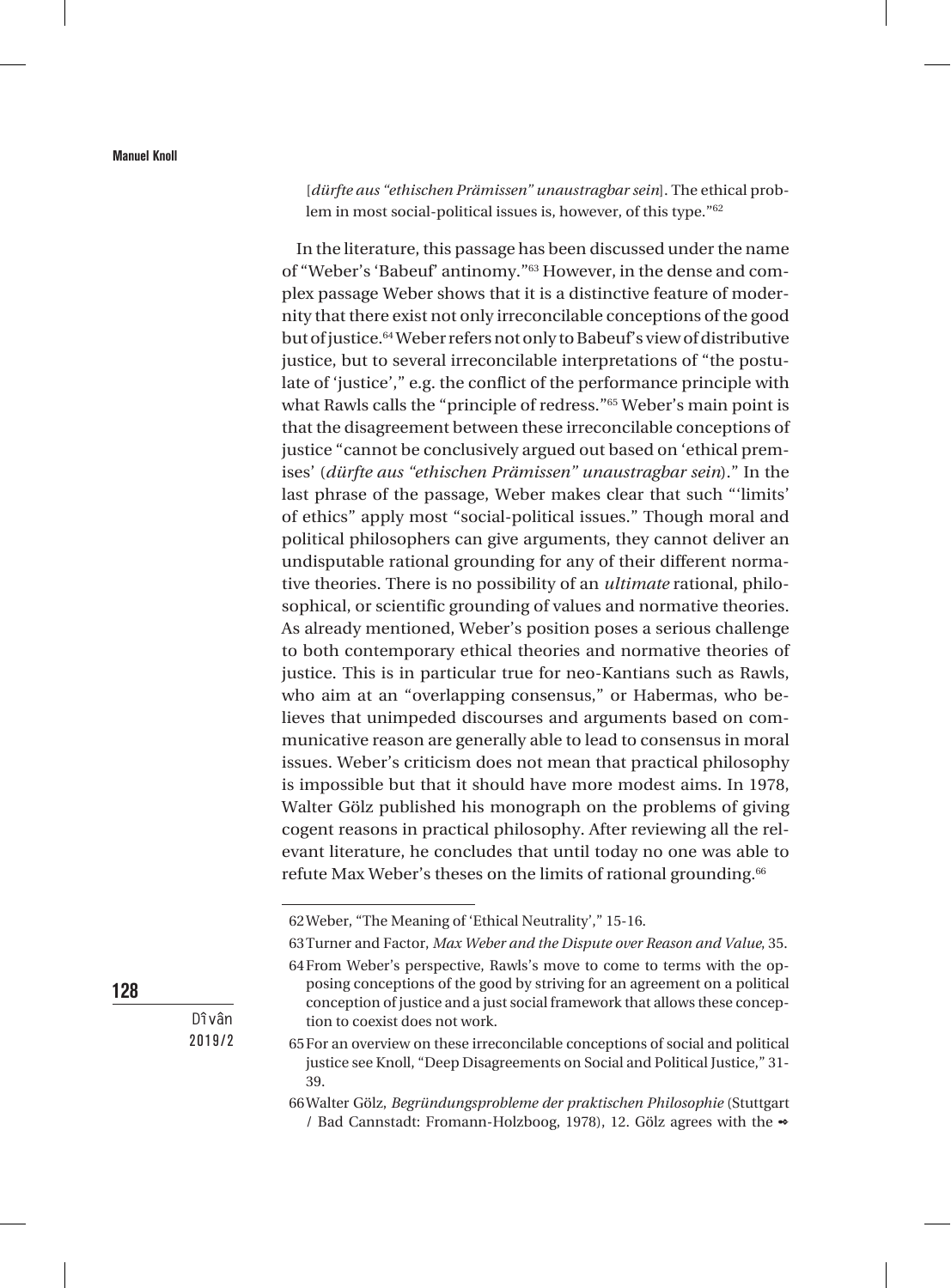## **THE RELATION OF POLITICS AND ETHICS AND WEBER'S DEFENSE OF AN ETHICS OF RESPONSIBILITY**

In "The Profession and Vocation of Politics," Weber distinguishes between two approaches to ethics that are opposed to each other. "Ethically oriented" human behavior can follow an "ethics of conviction" (*Gesinnungsethik*) or an "ethics of responsibility" (*Verantwortungsethik*). In more contemporary terms, this clash of approaches to ethics is a conflict between a deontological and a consequentialist ethics.<sup>67</sup> Weber argues that only the latter, an ethics of responsibility, is appropriate for the sphere of politics. As already mentioned, his endorsement of an ethics of responsibility led to the criticism that Weber contradicts his postulate of "ethical neutrality (*Wertfreiheit*)."68 This section substantiates the third

129

second thesis of this article. According to Gölz, for Weber there is no possibility of "an exhaustive, i.e. complete and sufficient" rational grounding of statements about norms and values; Gölz, *Begründungsprobleme der praktischen Philosophie*, 14.

<sup>67</sup>A deontological ethics claims that certain actions are always right or wrong in certain situations, no matter what the consequences are. For example, for a deontological ethics like Kant's lying or stealing are wrong actions in all situations; cf. C.D. Broad*, Five Types of Ethical Theory* (London: Kegan Paul, Trench, Trubner & Co., Ltd., 1930), 206. A consequentialist ethics, on the contrary, holds that the judgment about the moral rightness or wrongness of an action depends exclusively on the quality of its foreseeable consequences. An action is right if, and only if, it has more good than bad consequences. Every consequentialist ethics contains a value theory that establishes which consequences of actions are desirable or valuable. Jeremy Bentham, the founder of both Utilitarianism and modern consequentialism, embraces only one value which he calls "utility." For him, utility is defined as the individual or common happiness or pleasure that is caused by an action. Utility is not a moral value. Today, a type of consequentialist ethics that makes the moral rightness or wrongness of an action exclusively dependent on its non-moral consequences is defined as a teleological ethics. While some decades ago it was common to oppose a "teleological" ethics to a deontological one, in contemporary ethics and its terminology a consequentialist ethics is opposed to a deontological ethics. The term "consequentialism" became established in the wake of G.E.M. Anscombe's article "Modern Moral Philosophy," which was published in 1958. The term was first coined in this paper; G.E.M. Anscombe, "Modern Moral Philosophy," *Philosophy* 33 / 124 (January 1958). Cf. Dieter Birnbacher, *Analytische Einführung in die Ethik* (Berlin / New York: De Gruyter, 2003), 113-14.

<sup>68</sup>Waas, *Max Weber und die Folgen*, 22.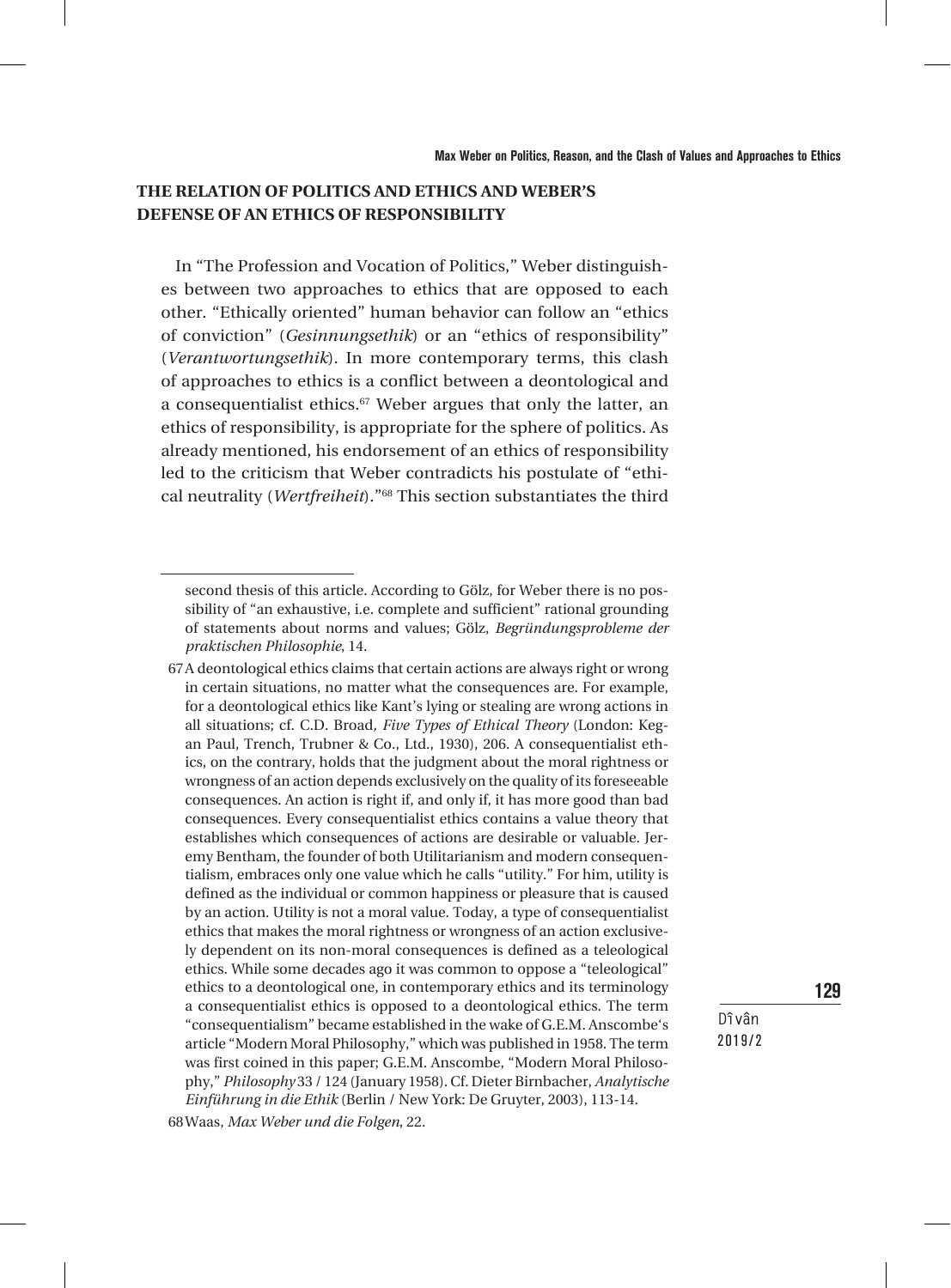thesis of this article, according to which Weber's endorsement is compatible with his postulate.69

The understanding of politics, on which Weber's "The Profession and Vocation of Politics" is based, is a realist one. According to a political realist, politics is about power, struggle, and conflict. The pinnacle of Weber's 1919 talk are his astute considerations on the relation of politics and ethics. Weber refuses both the interpretation that they have "nothing at all to do with one another" and the view "that political action is subject to 'the same' ethics as every other form of activity."70 His rejection of the latter interpretation starts off with the insight that human actions belong to heterogeneous spheres and that it is therefore very difficult to ethically regulate them in a coherent way:

But is it in fact true that any ethics in the world could establish substantially *identical* commandments [*inhaltlich gleichen Gebote*] applicable to all relationships, whether erotic, business, family or official, to one's relations with one's wife, greengrocer, son, competitor, with a friend or an accused man? Can the fact that politics operates with a quite specific means, namely power, backed up by the use of *violence* [*Gewaltsamkeit*], really be a matter of such indifference as far as the ethical demands placed on politics are concerned?<sup>71</sup>

The use of violence is not only the "specific means," but also the "decisive means" of politics. For Weber, the tasks of politics "can only be achieved by force [*Gewalt*]."72 Despite his conception of politics, Weber rejects the view that politics and ethics have noth-

130

<sup>69</sup>Bruun criticizes historians, political scientists, and sociologists that they usually discuss Weber's political views on power and conflict "in relative isolation from his theory of scientific inquiry"; Bruun, *Science, Values and Politics*, 239.

<sup>70</sup>Weber, "The Profession and Vocation of Politics," 357; cf. 357-68. Weber does not explain who are the protagonists of these two interpretations. The view that all forms of human activity are "subject to 'the same' ethics" might be derived from the view of the three main monotheistic religions, according to which God gave Moses his ten commandments, of which six express univocal ethical demands (Do not kill, etc.).

<sup>71</sup>Weber, "The Profession and Vocation of Politics," 357.

<sup>72</sup>Weber, "The Profession and Vocation of Politics," 360, 366. Weber's close association of political and military power has been criticized. Michael Mann argues, "True, the state uses force, but only as means to back up its rules, which are given no particular content"; Michael Mann, *The Sources of Social Power*, *Vol. II: The rise of classes and nation-states, 1760–1914* (Cambridge: Cambridge University Press, 1993), 55.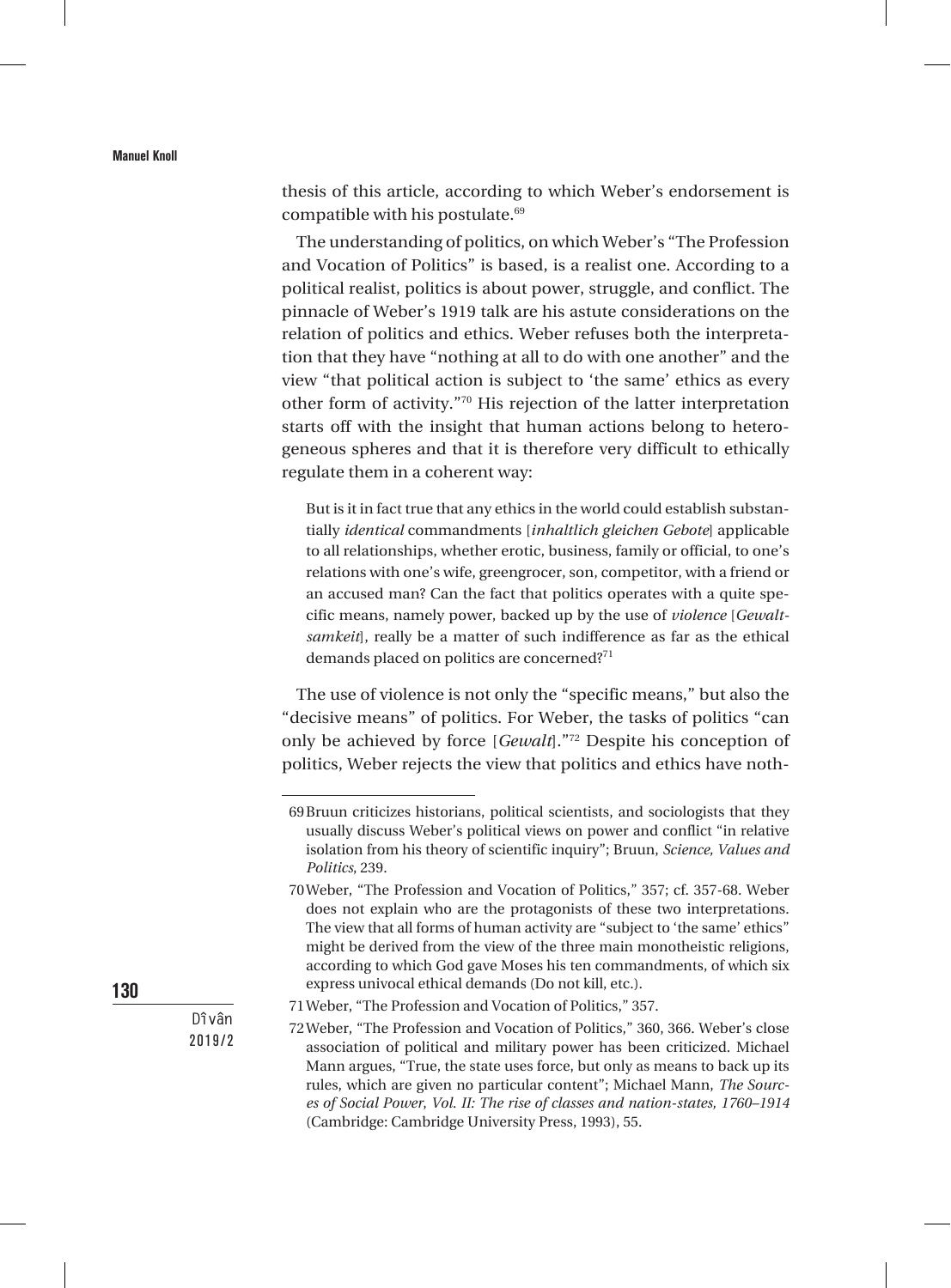ing to do with each other. Rather, the unavoidable violence of political practice is the reason for political ethics: "The specific means of *legitimate violence per se* in the hands of human associations is what gives all the ethical problems of politics their particular character."73

Weber's realist conception of politics is crucial for understanding his thought on the relation of politics to ethics. Weber distinguishes between two approaches to ethics that are opposed to each other,

*That* is the crucial point. We have to understand that ethically oriented activity can follow two fundamentally different, irreconcilably opposed maxims [*unaustragbar gegensätzlichen Maximen*]. It can follow the 'ethics of principled conviction' (*Gesinnung*) or the 'ethics of responsibility'. It is not that the ethics of conviction is identical with irresponsibility, nor that the ethic of responsibility means the absence of principled conviction – there is of course no question of that. But there is a profound opposition [*abgrundtiefer Gegensatz*] between acting by the maxim of the ethics of conviction (putting it in religious terms: 'The Christian does what is right and places the outcome in God's hands'), and acting by the maxim of the ethic of responsibility which means that one must answer for the (foreseeable) *consequences* of one's actions.<sup>74</sup>

Weber illustrates the ethics of conviction with the Christian "ethics of the *Sermon on the Mount*" that he understands as an "absolute ethics" that asks its followers to "turn the other cheek."75

131

<sup>73</sup>Weber, "The Profession and Vocation of Politics," 364.

<sup>74</sup>Weber, "The Profession and Vocation of Politics," 359; cf. Weber, "The Meaning of 'Ethical Neutrality'," 16.

<sup>75</sup>Weber, "The Profession and Vocation of Politics," 357. Bruun points out that there are three "variants of action motivated by an ethic of conviction": "the *religious-acosmistic*, the *pacifist-political*, and the *radical-revolutionary* attitude"; Bruun, *Science, Values and Politics in Max Weber's Methodology*, 251. The term "ethics of conviction" was first used by Wilhelm Windelband in his "Geschichte der Philosophie" published in 1892. Windelband uses the term in the context of his presentation of Abelard's and Kant's ethics. In his *Hauptprobleme der Ethik*, published 1903, Paul Hensel uses the contrast of a "Gesinnungsethik" with a "Erfolgsethik." As a representative of the latter he refers to Bentham's Utilitarianism. Cf. Manuel Knoll, "Max Webers Machiavelli-Rezeption. Die Konsequenzen des politischen Realismus für das Verhältnis von Ethik und Politik," *Der Machtstaat. Niccolò Machiavelli als Theoretiker der Macht im Spiegel der Zeit*, eds. Volker Reinhardt, Rüdiger Voigt, and Stefano Saracino (Baden-Baden: Nomos, 2015), 254.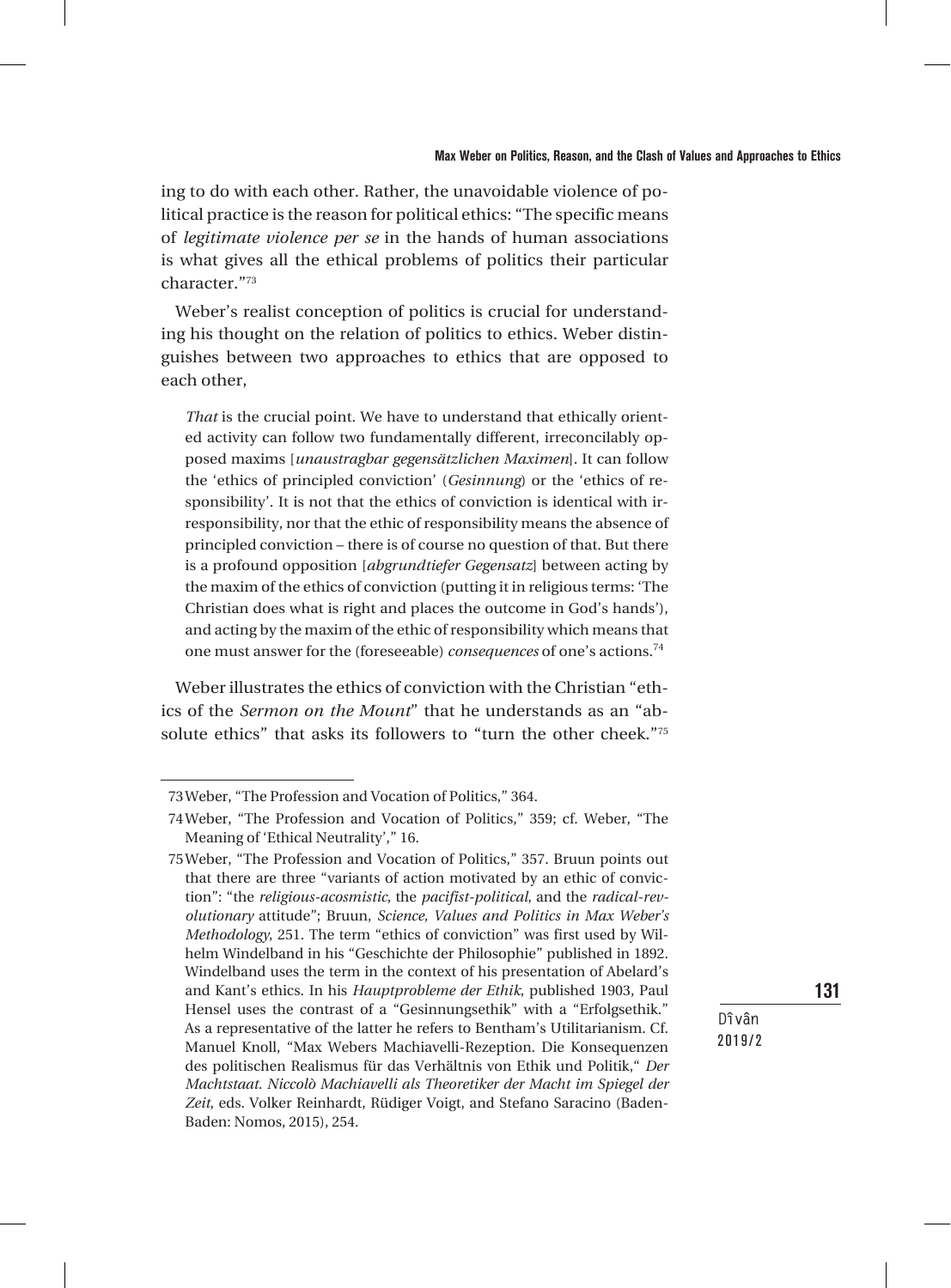The ethics of conviction is not concerned about the consequences of actions. In the terminology of contemporary ethics, the ethics of conviction corresponds to a deontological ethics. The ethics of conviction is radically opposed to the ethics of responsibility. Someone who subscribes to the ethics of responsibility has a realistic view of the shortcomings of human beings. Such a person "does not feel that he can shuffle off the consequences of his own actions, as far as he could foresee them, and place the burden on the shoulders of others. He will say, 'These consequences are to be attributed to my actions'."76 A person who is oriented by an ethic of responsibility acknowledges his responsibility for the consequences of his actions. In the terminology of contemporary ethics, the ethics of responsibility corresponds to a consequentialist ethics.

Weber both denies that "the ethics of conviction is identical with irresponsibility" and claims that the ethics of responsibility does not mean "the absence of principled conviction." The first means that a person who follows an ethics of conviction feels responsible for the purity of her intentions, "inner" principles, and values. The second indicates that a person who is oriented by an ethics of responsibility also has certain convictions, goals, and values. Weber even refers to exceptional situations, in which the ethics of responsibility and the ethics of conviction are not "absolute opposites" but "complementary to each other [*Ergänzungen*]."77 Despite these

132

<sup>76</sup>Weber, "The Profession and Vocation of Politics," 360. The term "ethics of responsibility" was coined by Max Weber. He associates it with what already before him was called "Realpolitik" (as opposed to "Idealpolitik"). Weber transformed the term "ethics of success" (*Erfolgsethik*), which was current at his time, into the term "Verantwortungsethik"; cf. Knoll, "Max Webers Machiavelli-Rezeption," 254. In 1906, Weber himself uses the term "Erfolgsethik," which in the English translation is rendered erroneously with "ethics of 'consequentialism'; Weber, "On the Situation of Constitutional Democracy in Russia," in *Weber. Political Writings*, 42.

<sup>77</sup>Weber, "The Profession and Vocation of Politics," 368. Such an exceptional situation arises when someone, "who acts on the basis of an ethics of responsibility, says at some point, 'Here I stand, I can do no other'"; Weber, "The Profession and Vocation of Politics," 367. In this context, Bruuns claims that Weber distinguishes between "*two* ethics of conviction" and views one type, which he calls the "*responsible ethic of conviction*," as the true "ethic of politics"; Bruun, *Science, Values and Politics in Max Weber's Methodology*, 272; cf. 49. The problem of Bruun's interpretation is that it fails to recognize that the so-called second type is just the expression of a very rare clash of the two approaches to ethics within one person that might occur only in exceptional situations. When Weber introduces the  $\bullet$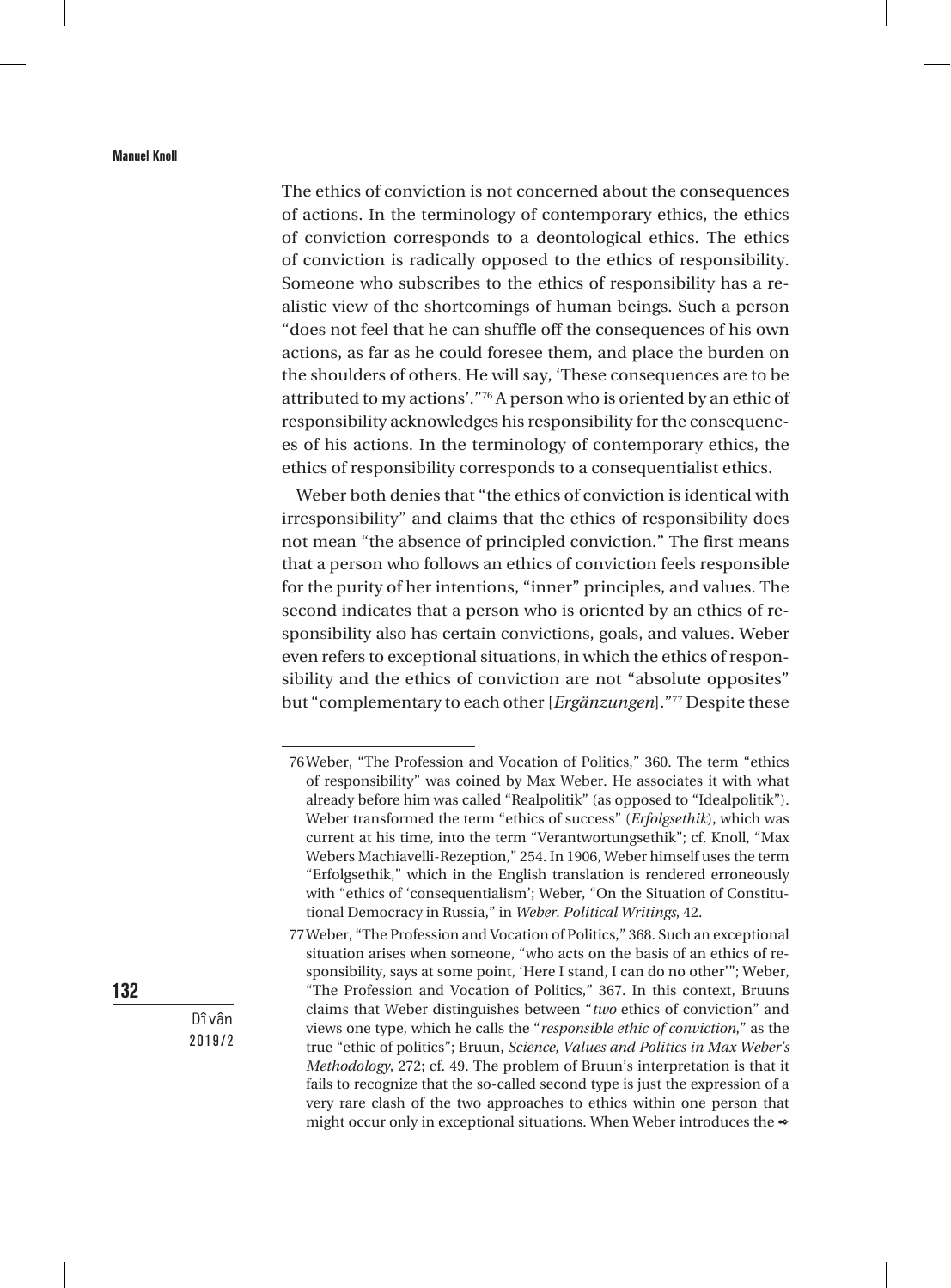commonalities, Weber clearly states that on the essential level "there is a profound opposition" between the opposing maxims that correspond to these two kinds of "ethically oriented activity" and that this opposition cannot be "conclusively argued out" (*unaustragbar gegensätzlichen Maximen*). This means that there is no ethical or scientific authority and no rational or empirical scientific procedure that could provide and *ultimate* and undisputable solution for the clash of these two approaches to ethics. Every leading politician has to rely on her own judgment and needs "to *choose*" between one of the two approaches and their corresponding "ultimate *Weltanschauungen*."78

There is a high likelihood that Weber's considerations on the relations of politics and ethics are inspired by his study of Machiavelli's writings. In the context of these short considerations, he mentions Machiavelli and his works several times.<sup>79</sup> In these mentions, Weber also makes it plain that he does not share the widespread criticism of the Florentine. Most important, in his considerations Weber focuses on the main problems of Machiavelli's political ethics.80 These concern the tension between traditional morality and politics and the relation between bad means and good ends. A central question for a realist conception of politics, which Weber and Machiavelli share, is the relation of means and ends and in particular the question of the extent to which a good end is able to sanction immoral means. Both are convinced that it is possible

133

topics of the "ethos of politics as a 'cause' [*Sache*]" and the "ethical home of politics," he clearly states: "At this point, admittedly, ultimate *Weltanschauungen* collide, and one has eventually to *choose* between them";Weber, "The Profession and Vocation of Politics," 355.

<sup>78</sup>Weber, "The Profession and Vocation of Politics," 355. In all likelihood, the lack of an ethical authority or scientific procedure to "conclusively argue out" the conflict between the opposed approaches to ethics explains Weber's statement that has been taken to be "confusing": "But whether one *ought* to act on the basis of an ethics of conviction or one of responsibility, and *when* one should do the one or the other, these are not things about which one can give instructions to anybody"; Weber, "The Profession and Vocation of Politics," 367; Bruun, *Science, Values and Politics*, 271.

<sup>79</sup>Weber, "The Profession and Vocation of Politics," 360, 363, 366. In the biography of her husband, Marianne Weber reports that when he was only 12 years old Weber told his mother that he borrowed Machiavelli's *Prince* and intended to read the *Anti-Machiavel* next; Marianna Weber, *Max Weber. Ein Lebensbild* (München / Zürich: Pieper, 1989), 48.

<sup>80</sup>Cf. M. Knoll, "Machiavelli's Consequentialist Ethics of Responsibility," *History of Political Thought* 40 (2019/4).

**Dîvân** 2019/2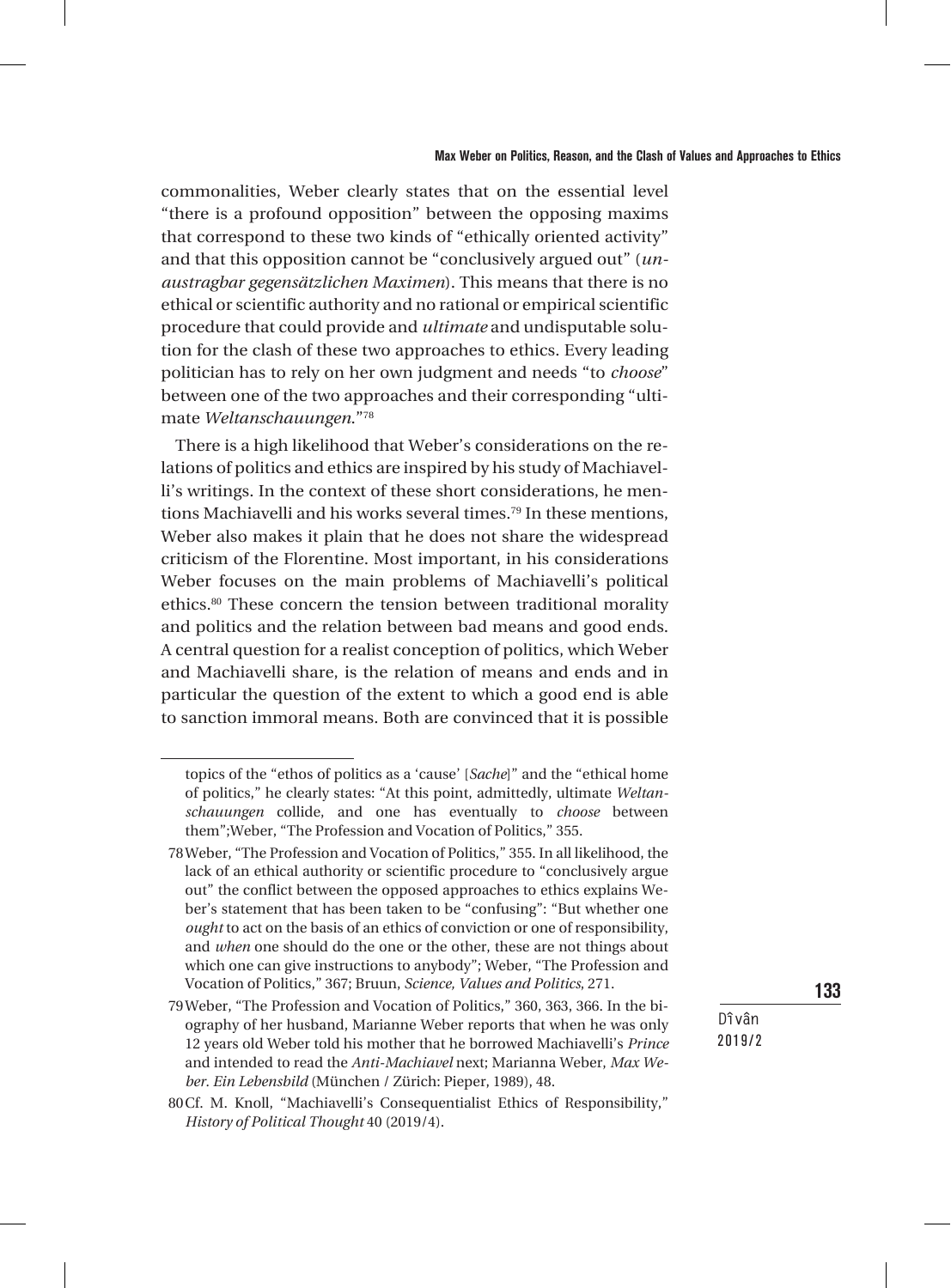to achieve knowledge about the means necessary to achieve given political ends and to rationally calculate their usage.<sup>81</sup> Concerning the tension between morality and politics and the relation between bad means and good ends Weber explains,

No ethics in the world can get round the fact that the achievement of 'good' ends is in many cases tied to the necessity of employing morally suspect or at least morally dangerous means, and that one must reckon with the possibility or even likelihood of evil side-effects. Nor can any ethics in the world determine when and to what extent the ethically good end 'sanctifies' the ethically dangerous means and side-effects.82

Weber indicates his preference for an ethics of responsibility by merely asking "when and to what extent" a good end can justify an immoral means instead of questioning *whether* this is possible at all. For him, the former question is among the "ethical paradoxes" that no ethics can decide.<sup>83</sup> Therefore, in such a difficult situation every leading politician has to make her individual decision and is morally responsible for its consequences. Weber's preference for an ethics of responsibility can be seen also from the fact that he includes "sense for responsibility" (*Verantwortungsgefühl*) as one of the three main qualities that a politician needs to have.<sup>84</sup> The other two qualities are "passion" (*Leidenschaft*) and "judgment" (*Augenmaß*). Weber even regards the "feeling of responsibility" to be the most important quality as it includes the other two. The passion of a politician should be a "passionate commitment to a 'cause' [*Sache*]," for which she feels responsible.<sup>85</sup>

134

<sup>81</sup>According to Machiavelli, there is a certain "necessity" (*necessità*) in history that allows us to compare political events and to learn from them. This necessity is mainly rooted in human nature, which has been the same in antiquity as it is today. For Weber, the social sciences are able to determine which means are necessary to realize ends or values through political action. In a political community, it is in particular the bureaucracy that possess the "technical" knowledge about the means necessary to reach desired results. Despite their conviction of such possible achievements of scientific reason, both share the insight that we are living in a contingent world and that there are severe limits to predicting the effects and consequences of political actions or plans.

<sup>82</sup>Weber, "The Profession and Vocation of Politics," 360.

<sup>83</sup>Weber, "The Profession and Vocation of Politics," 365.

<sup>84</sup>Weber, "The Profession and Vocation of Politics," 352.

<sup>85</sup>Weber, "The Profession and Vocation of Politics," 352-53. Weber rejects a "mere 'power-politician'" who strives for power for its own sake. Power is the indispensible means of politics but it should always serve a "cause"  $\bullet$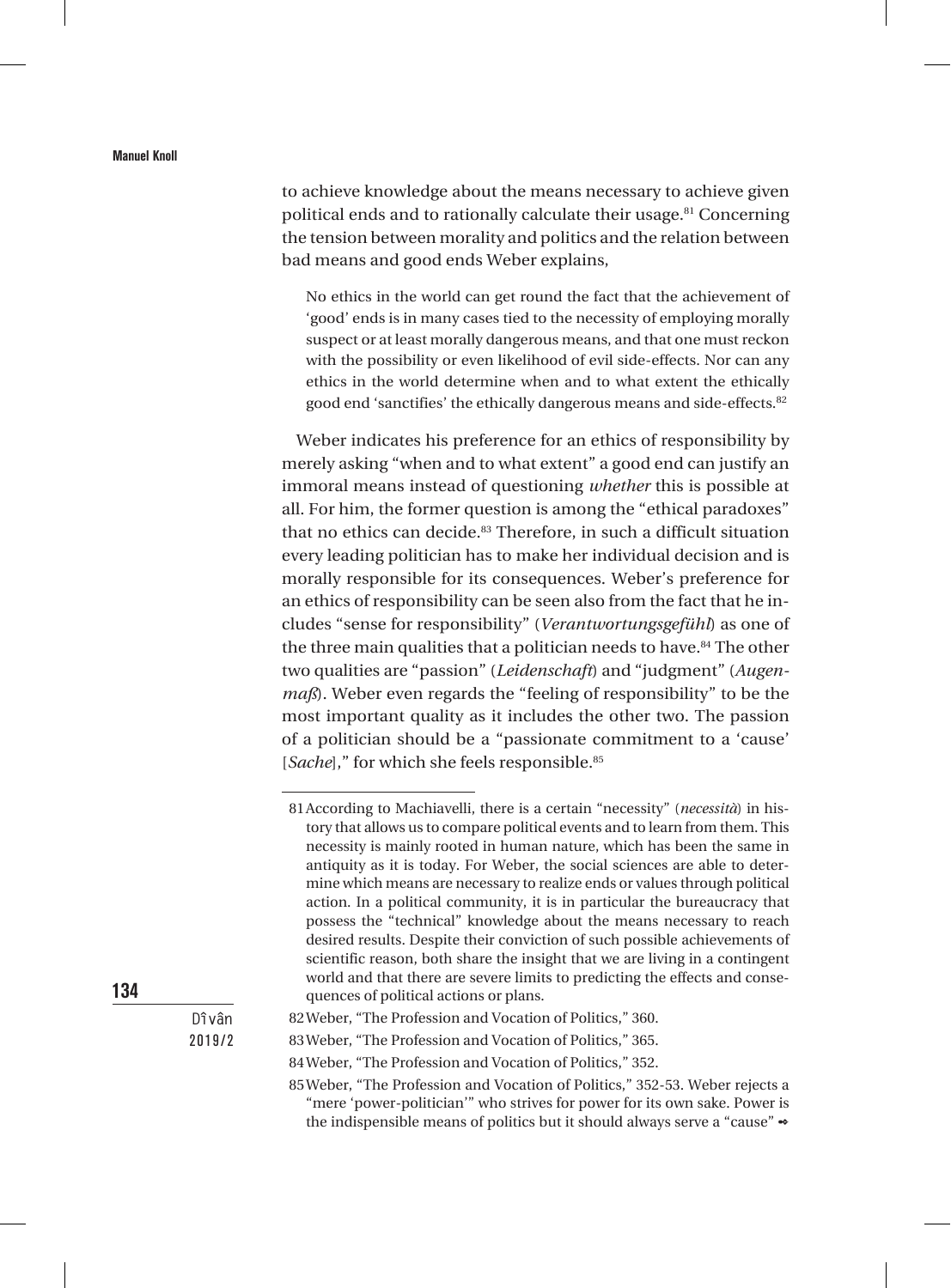According to Weber, Christian ethics or an ethics of conviction is not appropriate for the sphere of politics. The main reason for this is that for such kind of ethics it is prohibited to employ violence, the specific means of politics,

It seems that the ethics of conviction is bound to founder hopelessly on this problem of how the end is to sanctify the means. Indeed the only position it can logically take is to *reject any* action which employs morally dangerous means. Indeed the only position it can logically take is to *reject any* action which employs morally dangerous means.<sup>86</sup>

This is the main argument with which Weber rejects the ethics of conviction for the sphere of politics. He also criticizes it by saying that an ethics that asks to turn the other cheek is "an ethic of indignity, except for a saint."87 For Weber, the only appropriate ethics for the sphere of politics is an ethics of responsibility according to which a leading politician is morally responsible for the consequences of her decisions. All "*Realpolitik*" has its "point of departure" in the postulate that "the responsibility for the predictable consequences of the action is to be taken into consideration."88 However, for a politician with real decision-making power it is impossible to foresee all consequences, effects, and side-effects of a decision. An ethics of responsibility is not able to spare her from making difficult and troubling decisions and cannot "issue an ethical decree determining which end shall sanctify *which* means."89 Therefore, every politician has to decide for herself and shoulder the moral responsibility of her decisions. In politics, "diabolic powers" are at work and a leading politician will in all likelihood be entangled in guilt and will endanger the "salvation of his soul."90

In his *Habilitationsschrift*, Lothar Waas claims that Weber contradicts himself by, on the one hand, claiming that the clash between the two types of ethics cannot be "argued out" (*ausgetragen*)

135

```
Dîvân
2019/2
```
<sup>(</sup>*Sache*). However, "The *nature* of the cause the politician seeks to serve by striving for and using power is a question of faith"; Weber, "The Profession and Vocation of Politics," 354-55. A leading politician needs to decide about her cause and her goals.

<sup>86</sup>Weber, "The Profession and Vocation of Politics," 361.

<sup>87</sup>Weber, "The Profession and Vocation of Politics," 358.

<sup>88</sup>Weber, "The Meaning of 'Ethical Neutrality'," 16.

<sup>89</sup>Weber, "The Profession and Vocation of Politics," 362.

<sup>90</sup>Weber, "The Profession and Vocation of Politics," 366.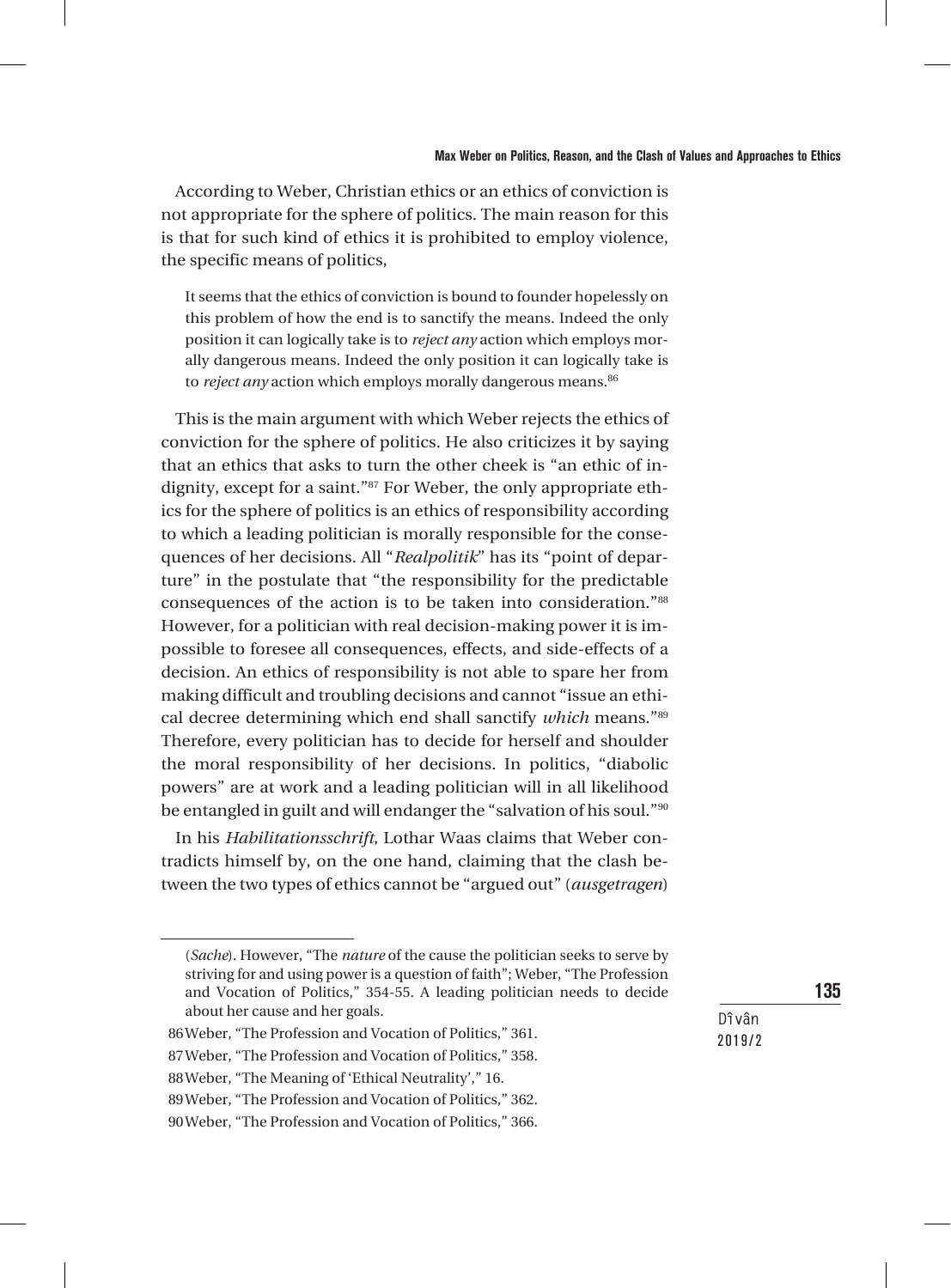and, on the other, endorsing an ethics of responsibility.<sup>91</sup> However, Weber's point is not that one cannot argue about this conflict, but that it cannot be conclusively argued out by scientific or ethical reason. This means that there cannot be a scientific *ultimate* rational grounding for either approach to ethics. No ethicist or social scientist is able to scientifically decide for the politician what to do and how to act. Nevertheless, as Weber's discourse on politics clearly demonstrates, it is possible to argue both that an ethics of responsibility is appropriate for the sphere of politics and that an ethics of conviction is not. The crucial point here is that Weber does not claim that his arguments for an ethics of responsibility provides an *absolute* or *ultimate* rational grounding for it. He formulates his arguments not as a social scientist or as an ethicist, but as a political publicist.<sup>92</sup> Therefore, Waas's claim that Weber contradicts himself cannot be upheld.

#### **BIBLIOGRAPHY**

- Anscombe, G.E.M. "Modern Moral Philosophy." *Philosophy* 33 / 124 (January 1958): 1–19.
- Berg-Schlosser, Dirk, and Theo Stammen. *Einführung in die Politikwissenschaft*. München: Beck, 1995.
- Berlin, Isaiah. "The Originality of Machiavelli" (first published 1972). Isaiah Berlin, *Against the Current*. *Essays in the History of Ideas*, ed. Henry Hardy. 2nd. edition, 33–100. Princeton: Princeton University Press, 2013 (original 1979).
- Bienfait, Agathe. *Freiheit, Verantwortung, Solidarität. Zur Rekonstruktion des politischen Liberalismus*. Frankfurt am Main: Suhrkamp, 1999.

136

<sup>91</sup>Waas, *Max Weber und die Folgen*, 22.

<sup>92</sup>Weber's "role as publicist, as a politically – above all nationally – committed scholar" and as "an active and aggressive public figure" has often been emphasized; Bruun, *Science, Values and Politics in Max Weber's Methodology*, 259; Turner, and Factor, *Max Weber and the Dispute over Reason and Value: A Study in Philosophy, Ethics, and Politics*, 15. Bruun criticizes that in his talk on politics Weber "oscillates between the level of scientific discourse and the level of personal (political or ethical) commitment. The methodologically relevant passages in it are often formulated in personal terms, as subjective ethical judgments"; Bruun, *Science, Values and Politics in Max Weber's Methodology*, 259.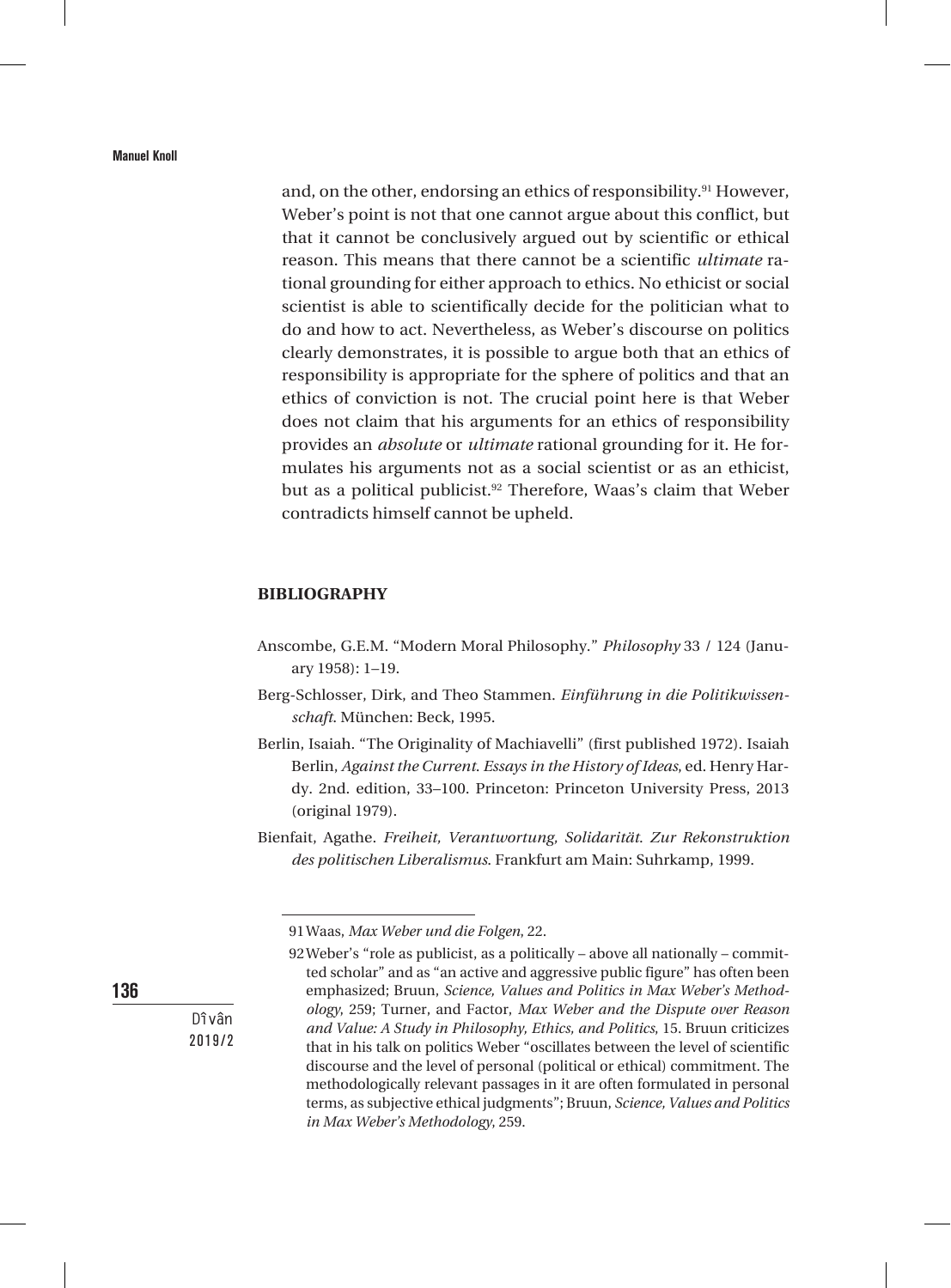- Birnbacher, Dieter. *Analytische Einführung in die Ethik*. Berlin / New York: De Gruyter, 2003.
- Broad, C.D. *Five Types of Ethical Theory*. London: Kegan Paul, Trench, Trubner & Co., Ltd., 1930.
- Bruun, Hans Henrik. *Science, Values and Politics in Max Weber's Methodology*. New Expanded Edition. Aldershot: Ashgate, 2007.
- Frankel, Benjamin, ed. *The Roots of Realism*. London/Portland: Routledge, 1996.
- Gerner, Andrea. *Wissenschaft und Leben. Max Webers Antwort auf eine Frage Friedrich Nietzsches*. Göttingen: Vandenhoeck & Ruprecht, 1994.
- Gölz, Walter. *Begründungsprobleme der praktischen Philosophie*. Stuttgart/ Bad Cannstadt: Fromann-Holzboog, 1978.
- Hennis, Wilhelm. "Die Spuren Nietzsches im Werk Max Webers." *Max Webers Fragestellung. Studien zur Biographie des Werkes*, ed. Wilhelm Hennis, 167-91. Tübingen: Mohr / Siebeck, 1987.
- Knoll, Manuel. "Nietzsches Kritik am Willen zum Wissen und die intellektuelle Tugend der Redlichkeit." *Nietzsches Wissenschaftsphilosophie. Hintergründe, Wirkungen und Aktualität*, eds. Günther Abel, Marco Brusotti, and Helmut Heit, 257-70. Berlin/Boston: De Gruyter, 2012.
- –––– "Max Webers Machiavelli-Rezeption. Die Konsequenzen des politischen Realismus für das Verhältnis von Ethik und Politik." *Der Machtstaat. Niccolò Machiavelli als Theoretiker der Macht im Spiegel der Zeit*, eds. Volker Reinhardt, Rüdiger Voigt, and Stefano Saracino, 241-67. Baden-Baden: Nomos, 2015.
- –––– "Deep Disagreements on Social and Political Justice: Their Meta-Ethical Relevance and the Need for a New Research Perspective." *New Perspectives on Distributive Justice. Deep Disagreements, Pluralism, and the Problem of Consensus*, ed. Manuel Knoll, Stephen Snyder, and Nurdane Şimşek, 23-51. Berlin/Boston: De Gruyter, 2019.
- –––– "Machiavelli's Consequentialist Ethics of Responsibility." *History of Political Thought* 40 (2019/4): 631-48.
- Mann, Michael. *The Sources of Social Power*, *Vol. II: The rise of classes and nation-states, 1760–1914*. Cambridge: Cambridge University Press, 1993.
- Nietzsche, Friedrich. *Beyond Good and Evil*. Trans. W. Kaufmann. New York: Vintage Books, 1989 (original 1966).
- –––– *The Gay Science*. Trans. J. Nauckhoff. Cambridge: Cambridge University Press, 2001.
- –––– *On the Genealogy of Morality*. Trans. C. Diethe. Cambridge: Cambridge University Press, 1997.

137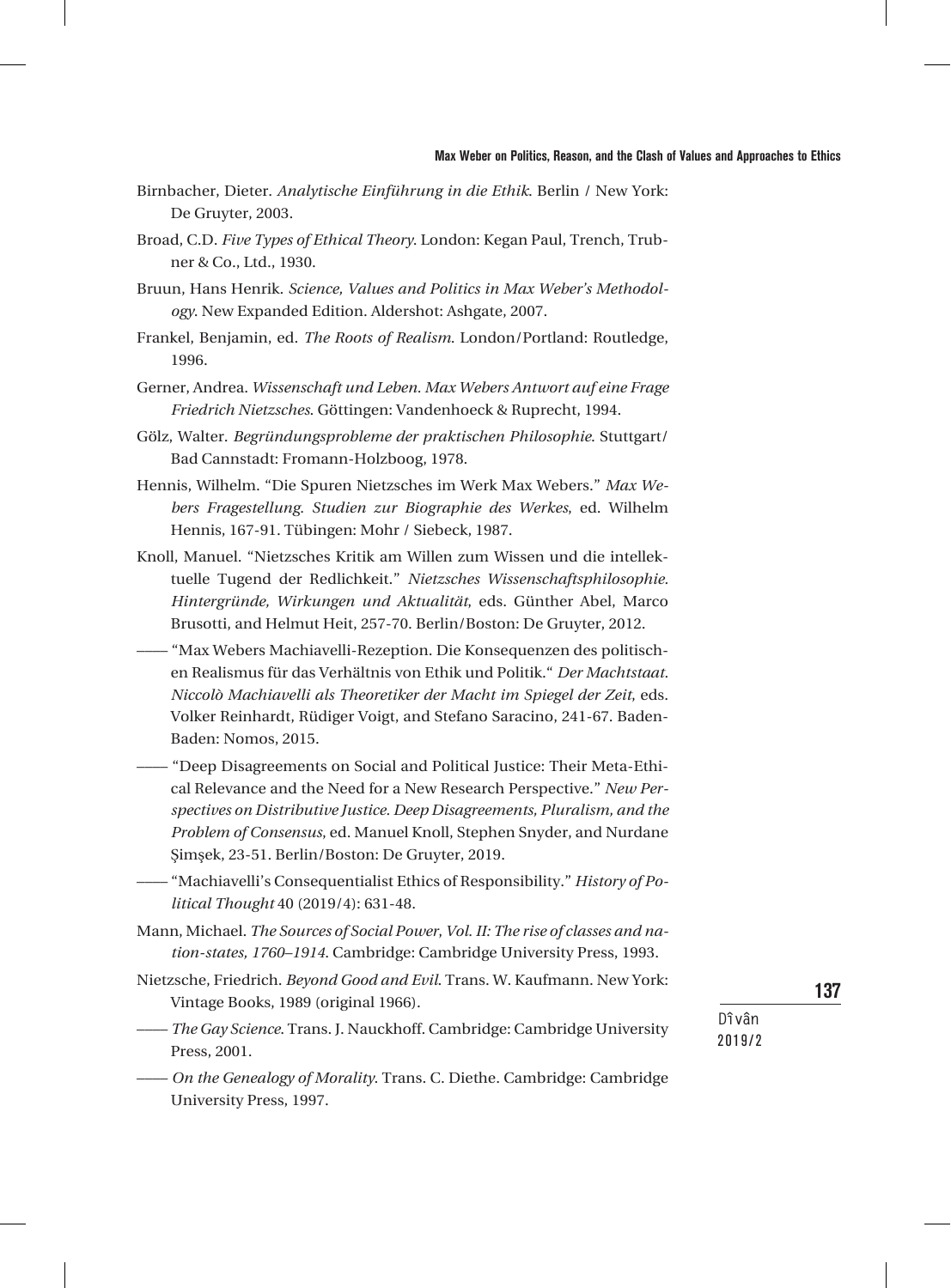- –––– *Thus Spoke Zarathustra*. Trans. A. del Caro. Cambridge: Cambridge University Press, 2006.
- –––– "Twighlight of the Idols*.*" Friedrich Nietzsche, *The Antichrist, Ecce Homo, Twighlight of the Idols, and other Writing*. Trans. J. Norman. Cambridge: Cambridge University Press, 2005.
- Palonen, Kari. *Eine Lobrede für Politik. Ein Kommentar zu Max Webers "Politik als Beruf."* Opladen: Leske & Buderich, 2002.
- Peukert, Detlev. *Max Webers Diagnose der Moderne*. Göttingen: Vandenhoeck & Ruprecht, 1989.
- Radbruch, Gustav. "Anglo-American Jurisprudence Through Continental Eyes." *Law Quarterly Review* 208 (1936): 530-45.
- Radbruch, Gustav. *Einführung in die Rechtswissenschaft*. 2nd. Edition. Leipzig: Quelle & Meyer, 1913 (original 1910).
- Rawls, John. *A Theory of Justice*. Cambridge: Belknap Press of Harvard University Press, 1971.
- –––– "Kantian Constructivism in Moral Theory: The Dewey Lectures 1980," *The Journal of Philosophy* 77 (1980): 515-72.
- –––– "Justice as Fairness: Political not Metaphysical." *Philosophy & Public Affairs* 14 (1984): 223-51.
- –––– *Political Liberalism*. Expanded edition. New York: Columbia University Press, 2005.
- Schluchter, Wolfgang. *Religion und Lebensführung, Bd. 1: Studien zu Max Webers Kultur- und Werttheorie*. Frankfurt am Main: Suhrkamp, 1988.
- Schwaabe, Christian, Freiheit und Vernunft in der unversöhnten Moderne. *Max Webers kritischer Dezisionismus als Herausforderung des politischen Liberalismus*. München: Fink, 2002.
- Schwaabe, Christian. "Das Schicksal des Menschen im Schatten des toten Gottes. Zur Bedeutung Friedrich Nietzsches für Max Webers Diagnose der Moderne." *Der Wille zur Macht und die* "*große Politik*" *– Friedrich Nietzsches Staatsverständnis*, ed. Hans-Martin Schönherr-Mann, 235- 57. Baden Baden: Nomos, 2010.
- Shaw, Tamsin. "The 'Last Man' Problem: Nietzsche and Weber on Political Attitudes to Suffering." *Nietzsche as Political Philosopher*, ed. Manuel Knoll and Barry Stocker, 345-80. Berlin/Boston: De Gruyter, 2014.
- Turner, Stephen P., and Factor, Regis A. *Max Weber and the Dispute over Reason and Value: A Study in Philosophy, Ethics, and Politics*. London: Routledge, 1984.
- Waldron, Jeremy. *Law and Disagreement*. Oxford: Oxford University Press, 1999.

138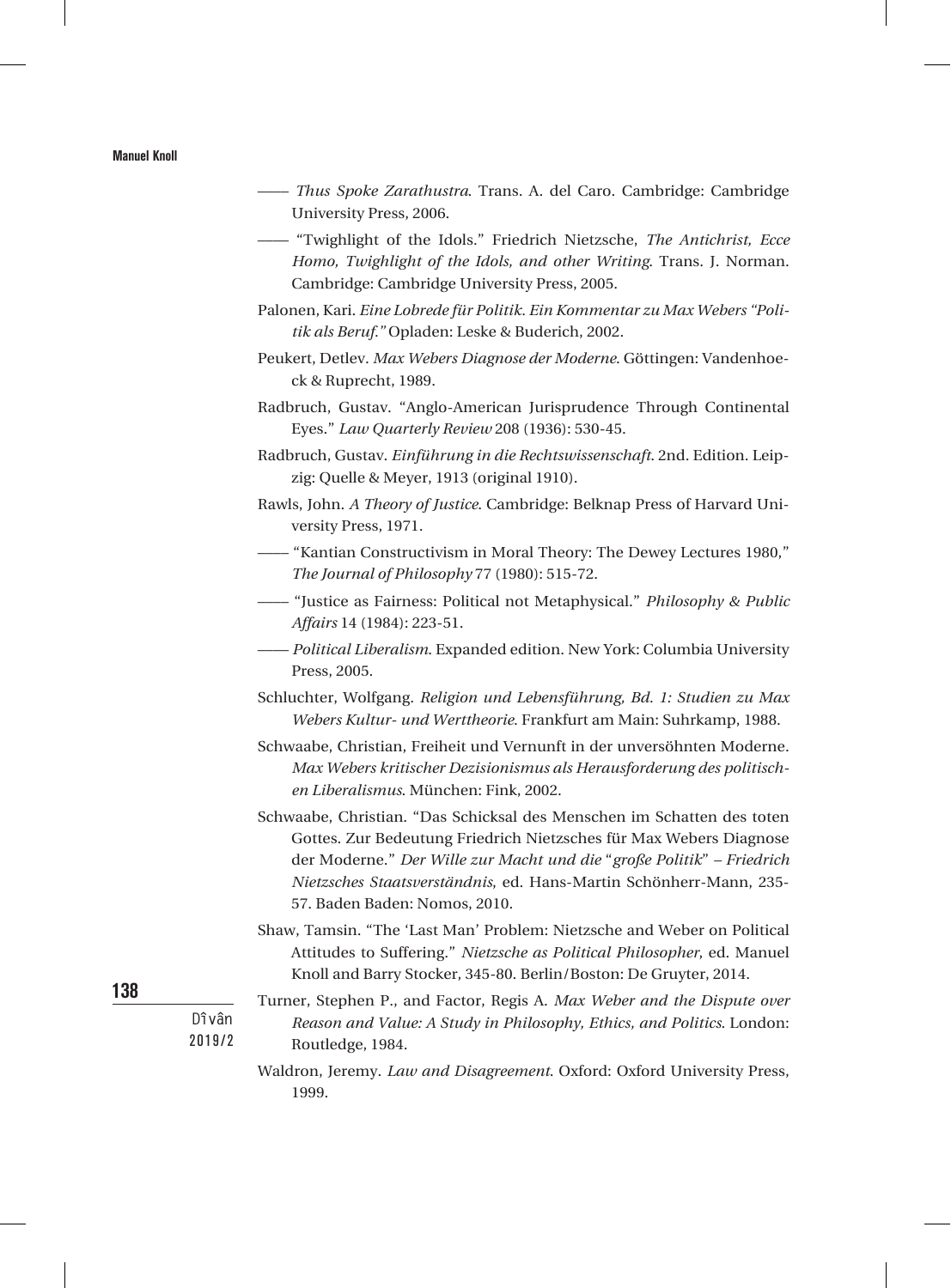#### Max Weber on Politics, Reason, and the Clash of Values and Approaches to Ethics

- Waas, Lothar. *Max Weber und die Folgen. Die Krise der Moderne und der moralisch-politische Dualismus des 20. Jahrhunderts.* Frankfurt am Main / New York: Campus, 1995.
- Weber, Marianna. *Max Weber. Ein Lebensbild*. München/Zürich: Pieper, 1989 (original 1926).
- Weber, Max. "The Meaning of 'Ethical Neutrality' in Sociology and Economics." Max Weber, *The Methodology of the Social Sciences*, trans. and eds. Edward Shills and Henry Finch, 1-47. Illinois: The Free Press of Glencoe, 1949.
- –––– "'Objectivity' in Social Science and Social Policy." Max Weber, *The Methodology of the Social Sciences*, trans. and eds. by Edward Shills and Henry Finch, 50-112. Illinois: The Free Press of Glencoe, 1949.
- –––– *Gesammelte Politische Schriften*, ed. Johannes Winckelmann. UTB für Wissenschaft, and Uni-Taschenbücher 1491; Tübingen: J.C.B. Mohr / PaulSiebeck, 1988, 5th ed.
- –––– "Parliament and Government in Germany under a New Political Order." *Weber. Political Writings*, eds. Peter Lassmann and Ronald Speirs, 130-271. Cambridge: Cambridge University Press, 1994.
- –––– "The Profession and Vocation of Politics." *Weber. Political Writings*, eds. Peter Lassmann and Ronald Speirs, 309-69. Cambridge: Cambridge University Press, 1994.
- –––– "Science as Vocation." *From Max Weber. Essays in Sociology*, trans. and eds. H.H. Gerth and C. Wright Mills, 129-56. Oxford: Oxford University Press, 1946.
- $-$  "On the Situation of Constitutional Democracy in Russia." Weber. Po*litical Writings*, eds. Peter Lassmann and Ronald Speirs, 29-74. Cambridge: Cambridge University Press, 1994.
- $-$  "The Social Psychology of the World Religions." *From Max Weber. Essays in Sociology*, trans. and eds. H.H. Gerth and C. Wright Mills, 267- 301. Oxford: Oxford University Press, 1946.
- Westphal, Kenneth R. "Cosmopolitanism *without* Commensurability: Why Incommensurable Values are Worthless." *Jahrbuch für Recht und Ethik* 27 (2019): 243-66; Gedächtnisschrift für Joachim Hruschka (†10.12.2017).

139